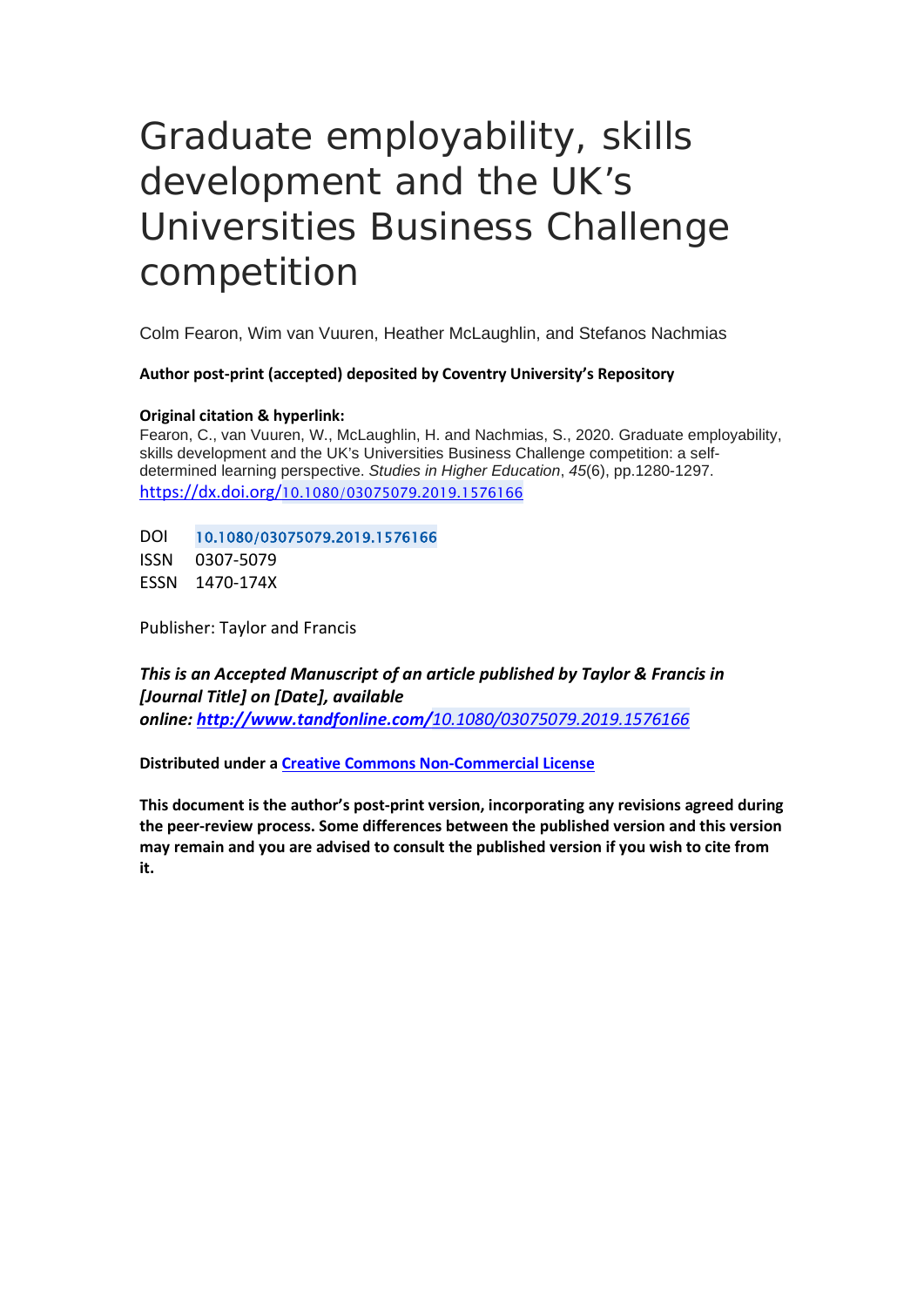## Graduate employability, skills development and the UK's Universities Business Challenge (UBC) competition: *A self-determined learning perspective*

#### **(Accepted version of manuscript: 22/01/2019)**

Drawing on elements of self-determined learning or heutagogy, the graduate employability impact of the UK's leading Universities Business Challenge (UBC) competition is investigated over a five year period of from 2012-17. A central research question was addressed, namely: *what do inter-university business simulations, such as the UBC, contribute to developing self-determined learner skills and graduate employability?* A mixed-methods research approach combined structured equation modelling (SEM) results of 2 student surveys from over 50 (UK) universities, with qualitative analysis of 7 student focusgroups and 15 semi-structured interviews. The article contributes to new knowledge about the role of UBC as an example of an inter-university business simulation. It models the direct and indirect effects of personal/managerial skills development and reflective learning capacity (as mediator) on perceived employability impact. There is fresh evidence to support the claim that *reflective learning* is important in the study of self-determined learning and graduate employability.

#### **INTRODUCTION**

Given recent policy demands for boosting graduate employability prospects, many UK higher education (HE) institutions are recognising a role for business simulation challenges (Artess, Hooley, and Mellors-Bourne 2017; DfBIS 2013). However, despite the growing popularity of inter-university business simulations, there are only a few empirical studies that have investigated the impact on personal skills development and the potential for future employability (van Vuuren, Fearon, van Vuuren-Cassar, and Crayford 2014). With the exception of some studies (e.g. Loon, Evans, and Kerridge 2015; Salas, Wildman, and Piccalo 2009; Strachan 2016), there is also scant scholarly research that examines the wider impact of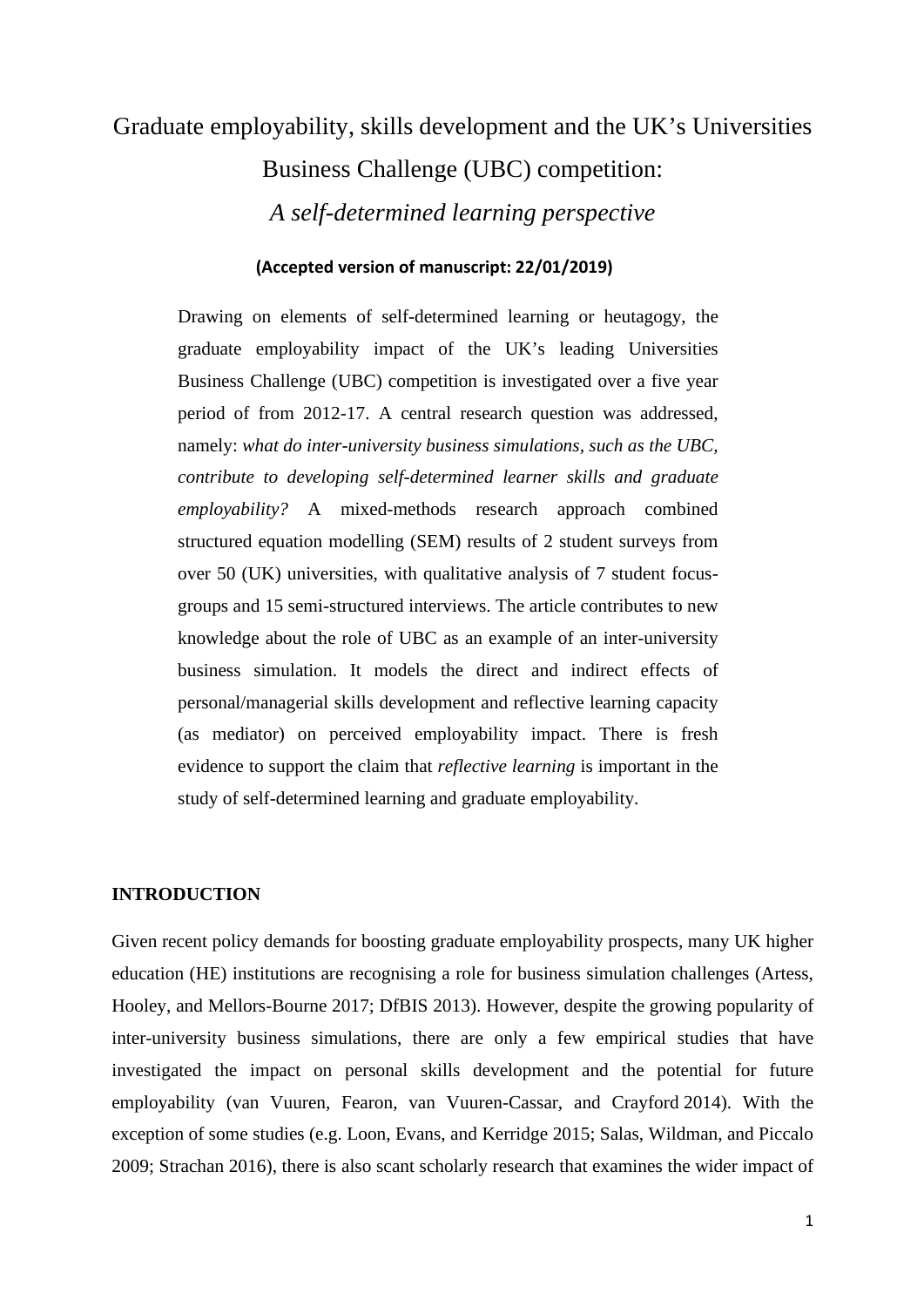business simulations on management skills, or graduate careers and employability. The purpose of this research article is twofold: firstly, to address the above knowledge gaps by developing a substantial body of longitudinal research, and; secondly, to draw attention to the implications of self-determined learning for business simulations more generally.

Drawing on self-determined learning theory (heutatogy), this article investigated the UK's leading Universities Business Challenge (UBC) business simulation over a five year period from (2012-2017). In the absence of a clear definition, graduate careers-based selfdetermined learning (SdL) was interpreted as: *HE learners taking responsibility for, and empowering their own simulated learning and personal skills development for future employability impact* (Blaschke 2012; 2018; Kenyon and Hase 2013). According to heutagogy scholars, self-determined HE learners should be able to generate new knowledge, in a peer-to-peer student learning environment, and self-direct to a large extent *what* and *how* they learn as a team (Blaschke and Hase 2016). Individually, learners should also able to critically reflect on how new personal skills and team-based capabilities might impact on their future (graduate) employability prospects (Blaschke 2012).

This research contributes to empirical knowledge by investigating if and how heutagogical principles can inform a wider understanding of UBC business simulated learning, skills development and graduate employability. For example, Blaschke (2012; 2018) suggested that self-determined HE learner qualities, such as self-efficacy, creativity, adaptability, problem-solving and communication were necessary for effective SdL. In addition, understanding the nature of self-drive and a person-centric approach to graduate skills development and employability were considered to be important (Farenga and Quinlan 2016; Jackson 2016; Tomlinson 2017). However, as suggested earlier, only a few simulation studies have applied these principles, or attempted to make a formal theoretical connection between learner skills development and graduate employability. Therefore, the following research question was asked, namely:

## *(RQ) what do inter-university business simulations, such as the UBC, contribute to developing self-determined learner skills and graduate employability?*

The remainder of the article is structured as follows. Firstly, business simulations are defined, along with a background overview of the UBC. Secondly, a new self-determined learning (SdL) model is theorized and hypotheses are developed. Thirdly, procedures and methods are outlined for *quantitative study 1*, encompassing factor analysis and measurement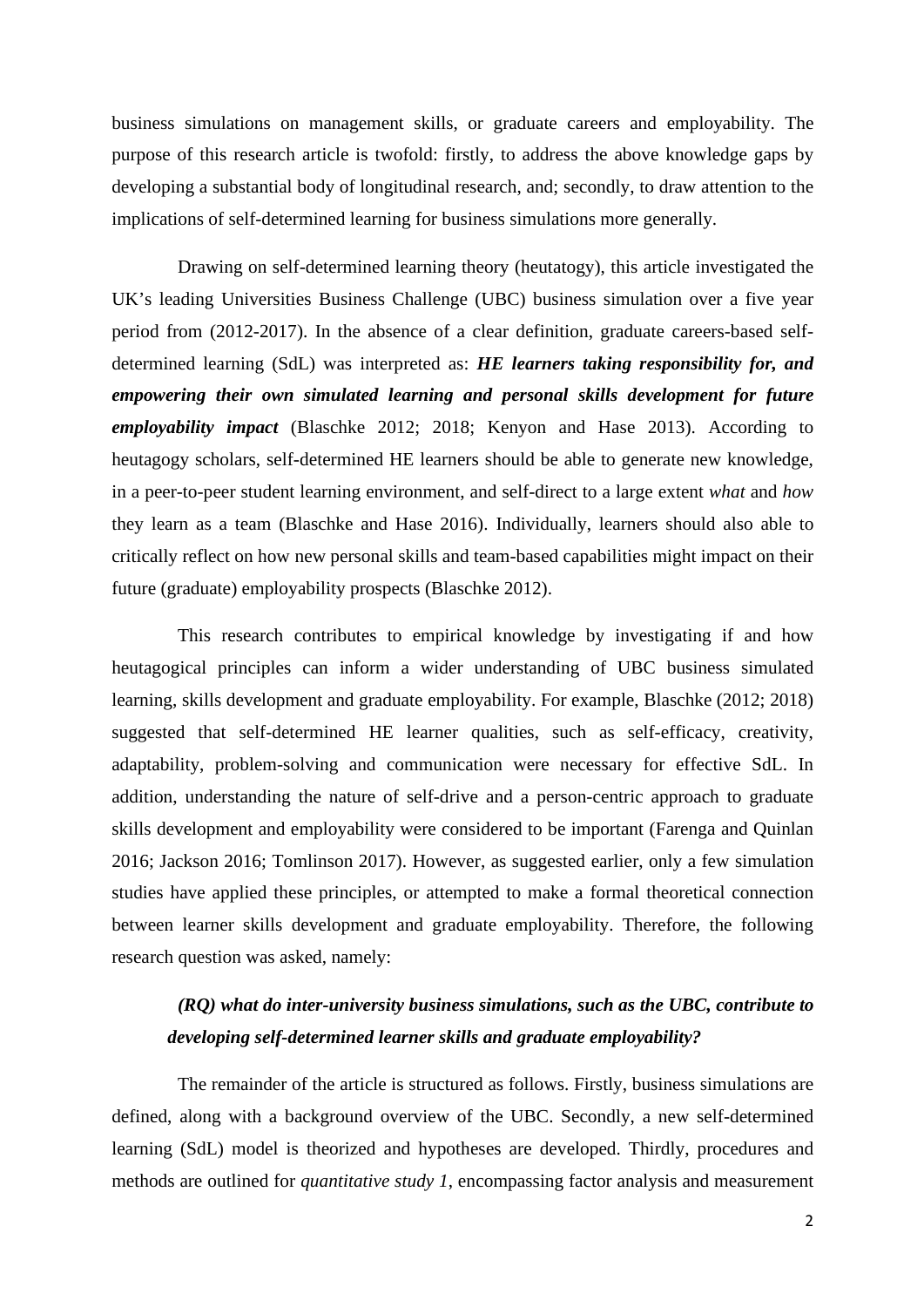modelling from two UBC learner/participant surveys. Descriptive statistics and structural modelling results are also outlined. Fourthly, an overview methodology, and combined analysis of student focus groups and semi-structured interviews findings are presented for *qualitative study 2*. Fifthly, a general discussion section helps to articulate the theoretical contributions of the research. Finally, concluding remarks are made, along with various limitations and suggestions for future research.

#### **BACKGROUND**

#### **Defining business simulations and the UBC**

In general, business simulations can be defined as:

*"any artificial or synthetic environment that is created to manage an individual's (or team's) experiences with reality."* (Salas *et al.* 2009, 560)

Salas *et al.* (2009) noted three integral elements of modern management simulation-based training, namely: (a) role-play; (b) a physical base and; (c) online/computer mediation. Blended (team) learning business simulation formats such as the UBC involve a combination of on-line and face-to-face activities. These are preferred for their flexibility and variety of enterprise activities (Lean, Moizer, and Newbery 2014). The combination of synchronous versus asynchronous communication between facilitators and team-members also helps participants to consider their business simulation decisions, and to evaluate overall team progress (Loon *et al.* 2015). Bell, Kana, and Kozlowski (2008) suggested simulations such as the UBC often involve the idea of teams taking part in some form of competitive game play.

The UBC is the UK's longest standing (competitive) inter-university business simulation, with over 25,000 graduates world-wide having taken part since its inception in 1998. Participating HE students come from a variety of generic disciplines (e.g. business, engineering, social sciences). Many leading UK universities (typically 50+ annually) register and sponsor UBC teams (of up to 5 students) to work on business plans and enterprise simulations over a 6 month period. The UBC itself is normally held over 3 rounds. The 1<sup>st</sup> round typically involves 1-2 hours per week of purely online business simulation activity for the first 6 weeks, based on self-directed and team-led student centred learning (UBC 2018a). Facilitation and UBC team guidance is provided through a dedicated help-desk, in association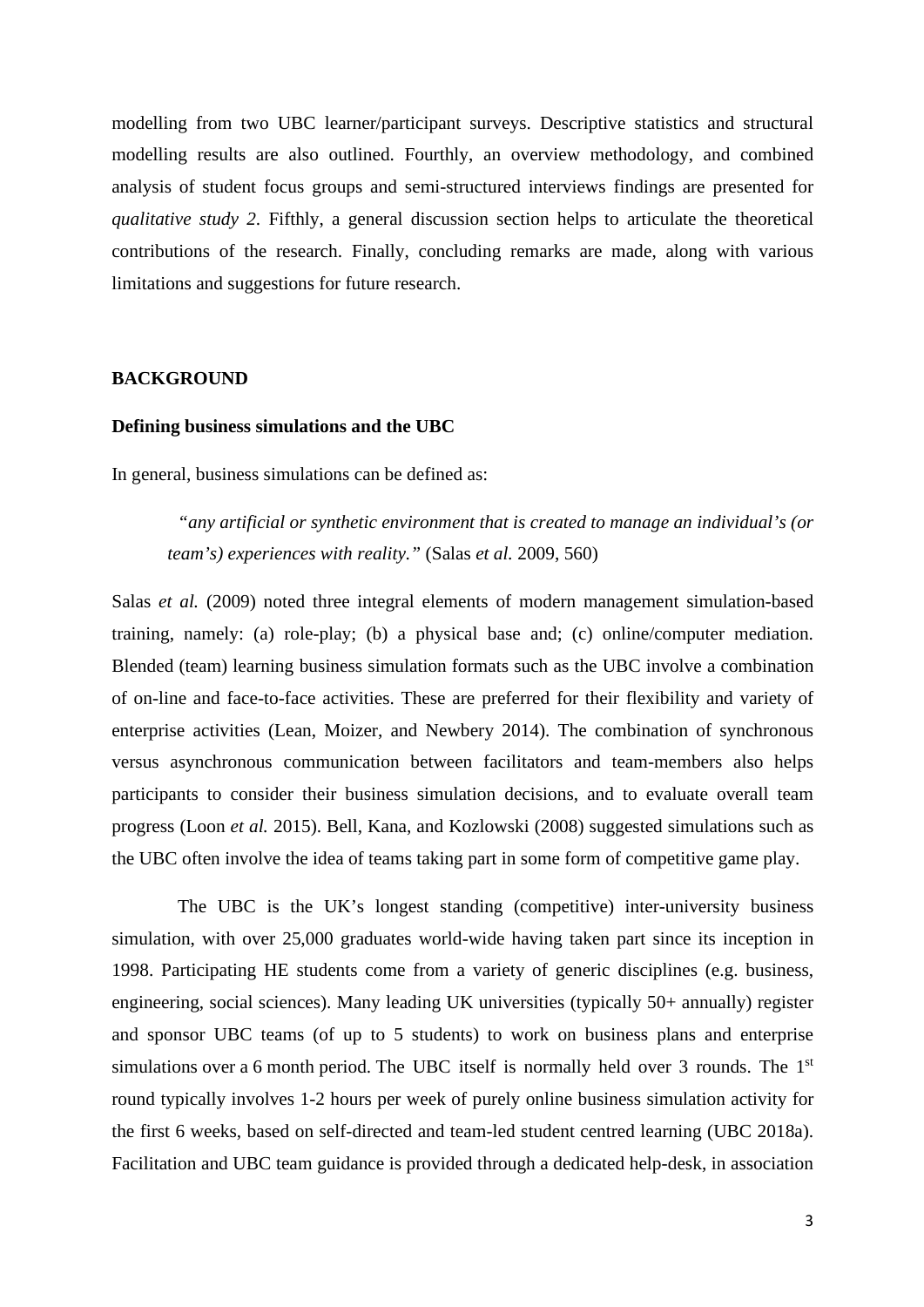with lecturer and tutor support from each participating university. UBC team feedback on simulation decisions is provided weekly, via an online results board. Approximately, 30% of  $1<sup>st</sup>$  round teams perform sufficiently well to reach the  $2<sup>nd</sup>$  round (or regional (UK) semi-final). This involves a one-day live event with regional teams physically competing against each other in face-to-face business simulations. In terms of responding to their business brief on the day, all key decisions, learning content and student interactions are self-determined by UBC team members. Finally, the top 10 teams compete in a London based grand-final, with the winning team (and university) availing of prize money and the prestige of lifting the annual Challenge competition cup.

The following section theorizes how self-determined learning principles might help us understand the employability impact and personal/managerial skills development more commonly associated with business simulations, and the UBC.

#### **THEORETICAL DEVELOPMENT**

#### **Employability impact from business simulations**

Whilst somewhat clichéd, it is arguably the *taking-part* in business simulations such as the UBC that really matters, thereby helping learners to develop their personal (soft) skills, competences and prospects for future graduate employability (UBC 2018b). From a selfdetermined learning perspective, participants take part for variety of reasons, not least to help their own future professional development (Blaschke 2012). A heutagogical understanding of business simulation *employability impact* necessarily ties in with the themes of: (a) participant self-awareness; (b) decision-making learning, and; (c) promoting self-managed learner pathways for a successful future career (Jackson and Wilton, 2016). It is important for self-aware HE learners to capture their major learning achievements, in order to highlight their personal capabilities and career potential for future employers (Yorke 2006; Yorke and Knight 2007). In this regard, employability impact (from the HE learner perspective) has been defined as:

*"a set of achievements – skills, understandings and personal attributes – that makes graduates more likely to gain employment and be successful in their chosen occupations, which benefits themselves, the workforce, the community and the economy."* (Yorke 2006, 8)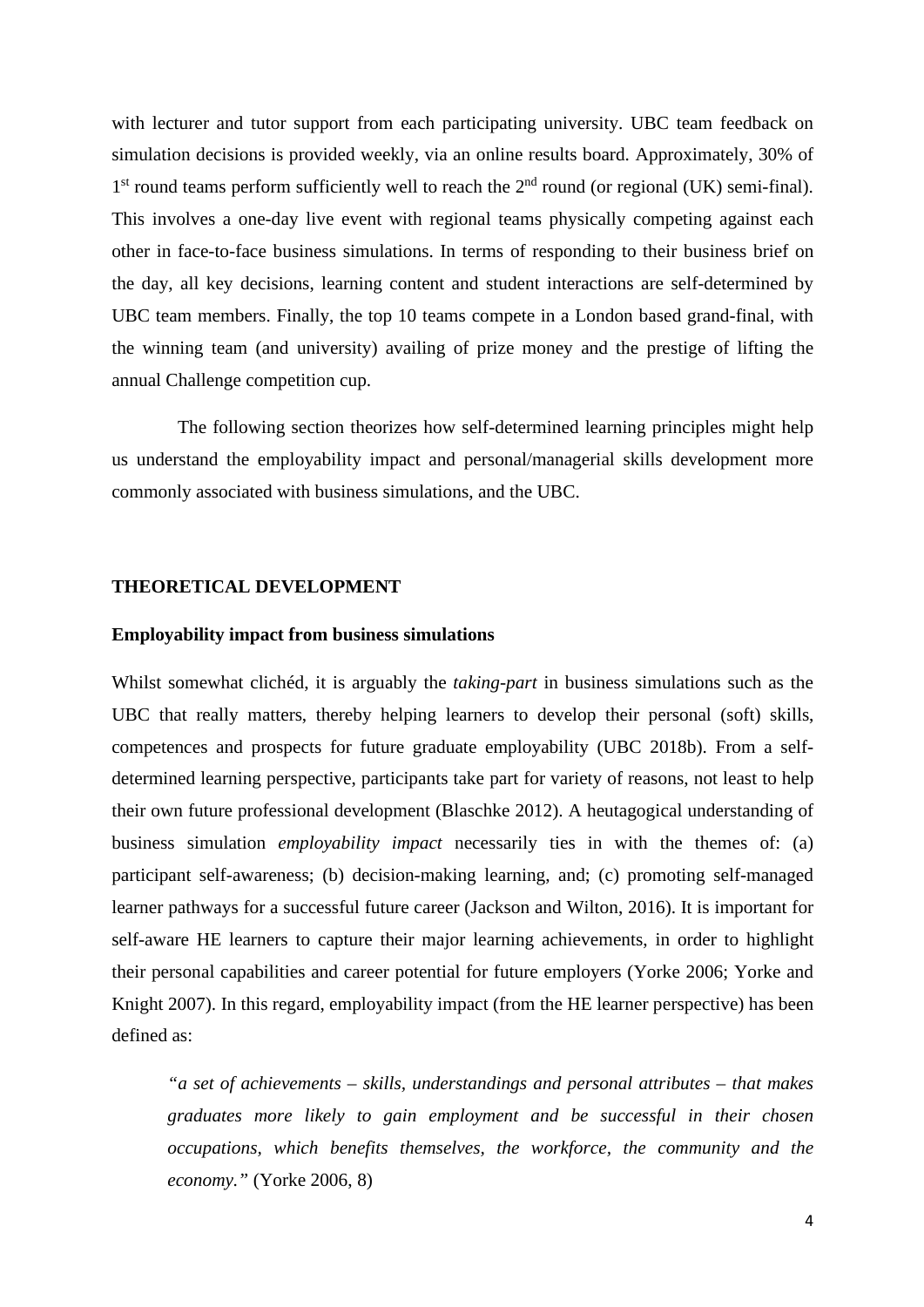Self-determined learners who participate on the UBC should be able to perceive a set of personal development achievements from their overall learning experience(s) (Blaschke 2012; UBC 2018b). Students should also feel self-efficacious, and reasonably confident their action-based simulated learning experiences will help with future (graduate) employability prospects (van Vuuren, Fearon, and Cardwell 2012). Based on previous studies (e.g. van Vuuren *et al.* 2012; 2014), this article suggests that strong UBC employability impact is reflective of: (a) being able to evidence the simulated learning experience for one's graduate CV; (b) helping to discuss skills development and learning experiences during upcoming job interviews; (c) using the business simulation experience to help improve one's overall chances of getting a job; (d) helping the learner to understand how businesses operate in real world settings, and how team decision-making might work in organizational practice.

Recent employability literatures have advocated that HE students should become more career-minded and take greater responsibility for seeking out relevant experiential learning opportunities (Dacre Pool, Qualter, and Sewell, 2014; DfBIS 2013; CABS 2015). As such, HE self-determined and experiential learners should be: (a) cognitively self-aware; (b) highly critically reflective, and; (c) willing to take part in personal development activities for future employability impact, or career advancement (Blaschke and Hase 2016; Kapasi and Grekova 2017; Pegg, Waldock, Hendy-Issac, and Lawson 2012). These ideas are developed further in the next sub-section.

#### **Self-determined learner skills and reflective learning capacity**

Similar to key previous studies, this article suggests that business simulations (i.e. in blended learning, or pure on-line user contexts) are ideally suited to the study of *heutagogy* (Blaschke 2013; Eberle 2009; Hase and Kenyon 2000). Typically, self-directed and self-structured (heutagogic) learning should occur in conjunction with critical reflection, in order to develop highly motivated whole-person learning (e.g. Canning 2010; Hase and Kenyon 2007). A central premise of heutagogy (meaning *self* in Greek) is that:

*"students are motivated to research their own interests within a programme of study and be able to apply their learning to practice and to their personal philosophy, and ultimately to influence a shift in thinking within themselves and those that they work with."* (Canning, 2010, 59)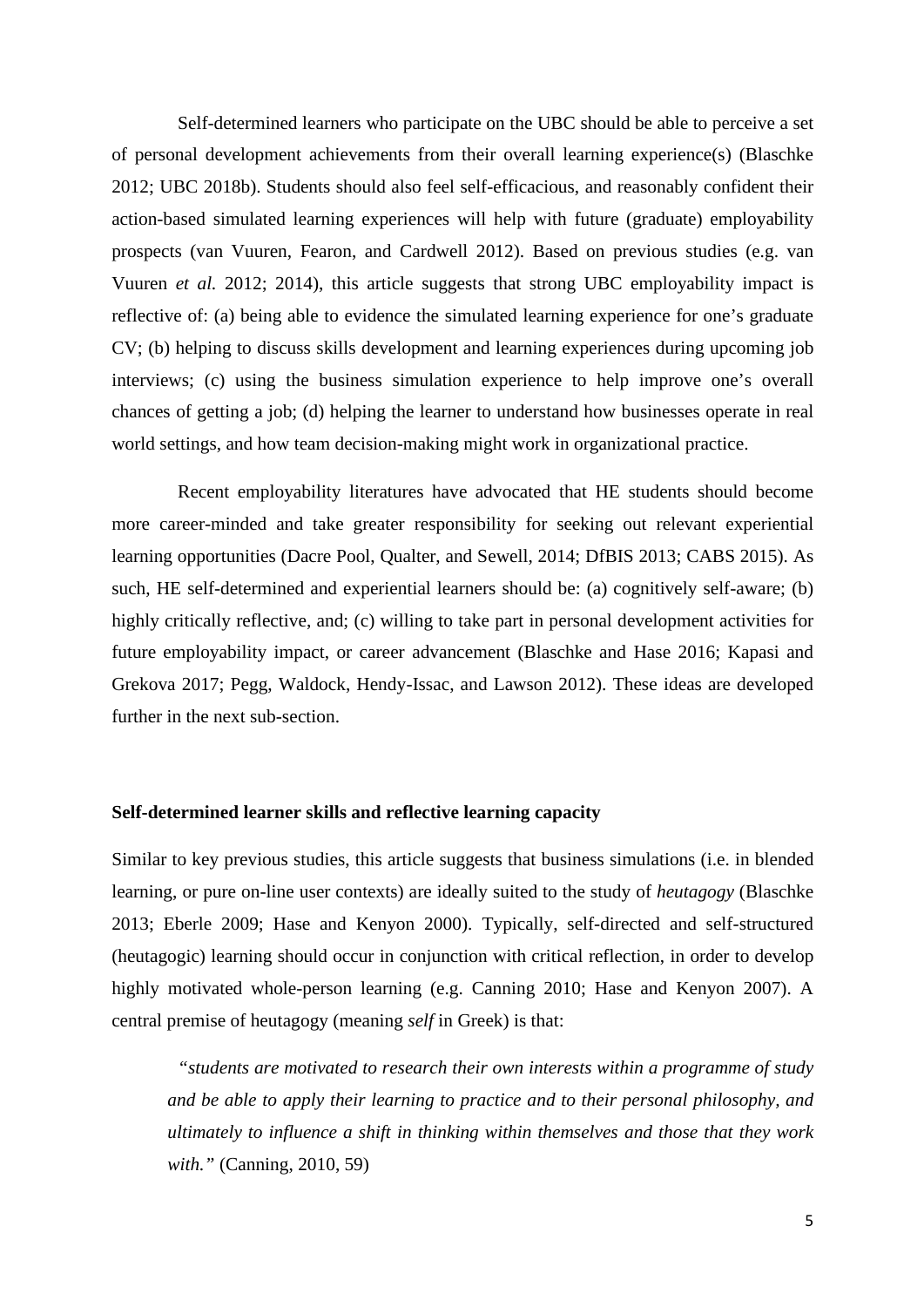Heutagogy assumes the ultimate learner-centred HE education experience, whereby learner generated simulation contexts (such as the UBC) become key to understanding learner skills and competency development. Self-determined learners are thus, able to:

*"discover their own strategies for learning, develop confidence through active participation and begin to share their knowledge and understanding of key concepts."* (Canning and Callan 2010, 74)

Based on the above arguments, it is proposed that key personal skills initially practised at university (e.g. through seminar activities, group/ individual presentations, discussion groups, group projects) can develop further as learner competences during the  $UBC<sup>1</sup>$  $UBC<sup>1</sup>$  $UBC<sup>1</sup>$ . As an action-oriented business simulation, it is suggested the UBC helps university students to practice and embed their personal and managerial skills within a student centred learning environment (van Vuuren *et al.* 2014). It is also important that HE self-determined learners feel more confident and efficacious in their growing personal skills and capabilities (Blaschke and Hase 2016; Rae 2010). As part of a double-loop learning process, their personal beliefs and mental schema of decisions, actions, problems, and outcomes are constantly being questioned (Blaschke 2012). It is against this backdrop that reproducible personal and managerial skills (*i.e. leadership, teamwork, planning and organizing, and influencing people*) are developed, as the UBC business simulation progresses. Reproducible personal skills in the latter face-to-face rounds of the UBC help to demonstrate emerging managerial competences in new situations (Blaschke 2012; 2018). Therefore, in terms of selfdetermined learning (SdL) theoretical modelling (see Figure 1), personal and managerial skills should be clearly identifiable during the 1<sup>st</sup> round of the UBC, and reproducible during the semi and grand-final stages of the competition. These ideas underpin the following hypotheses:

## *H1a. Personal/managerial skills and reflective learning are reproducible throughout different rounds of the UBC competition.*

*H1b. Personal/managerial skills and reflective learning markedly improve as the UBC simulation progresses.*

<span id="page-6-0"></span><sup>&</sup>lt;sup>1</sup> Learners have the freedom to self-direct team-tasks, create learning conversations, interactions and content; thereby, mastering their interpersonal leadership skills and competences beyond the relatively rigid confines of the traditional HE class-room (Jackson 2016; Pittaway and Cope 2007).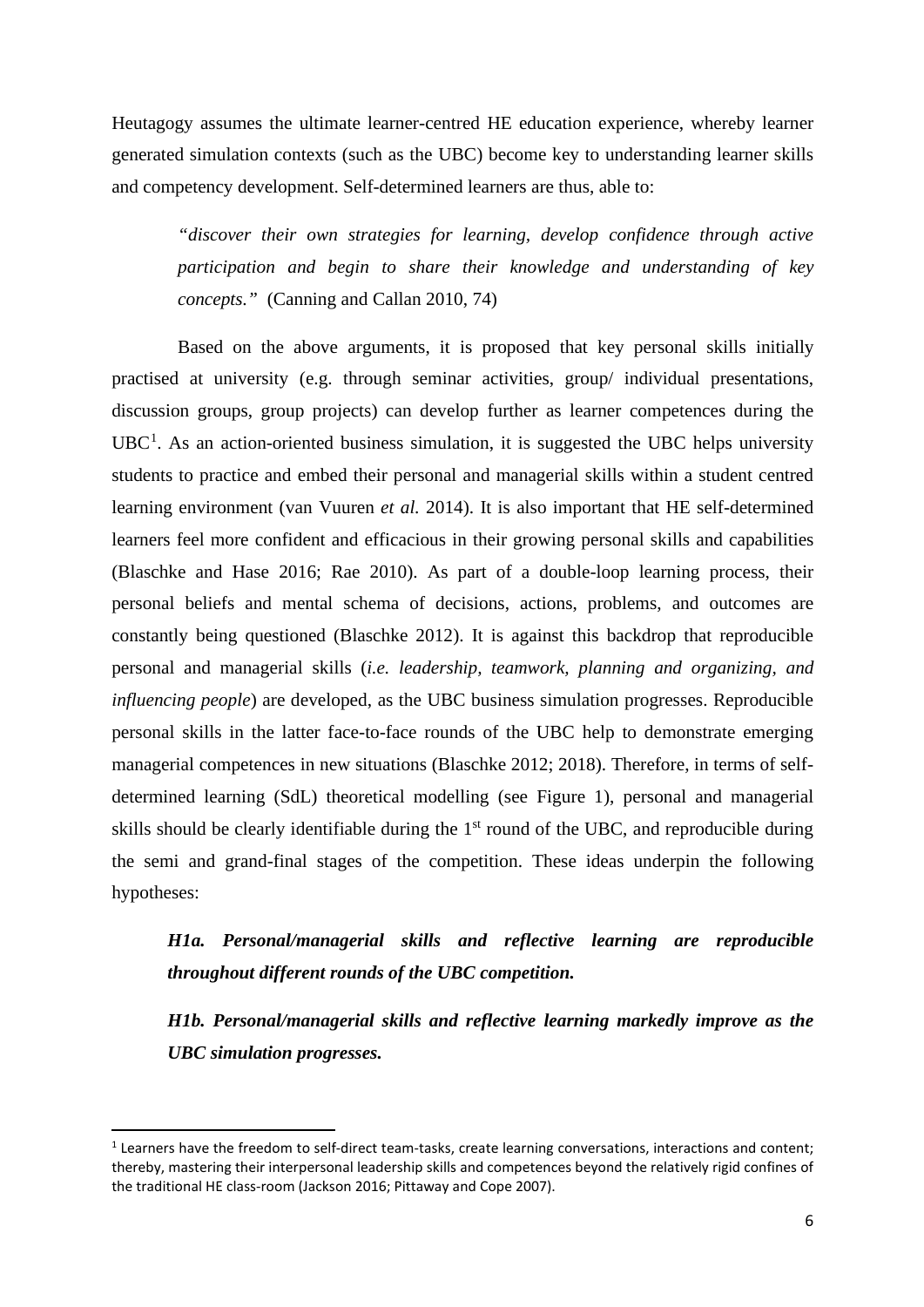As suggested previously, for heutagogy to flourish, participants must also be able to reflect on their personal learning and skills development (Canning 2010). In this respect, UBC self-determined learning naturally aligns with experiential learning*,* defined as:

*"the process whereby knowledge is created through the transformation of experience… from the combination of grasping and transforming experience."* (Kolb 1984, 41)

Working as part of a team, HE learners should be able to combine their concrete UBC experiences with the processes of discussing, reflecting, thinking and then acting, or experimenting in an appropriate way (Kolb and Kolb 2005; Loon 2015). Self-determined learners can then use their personal and managerial skills to make strategic decisions, address business scenario problems and develop more effective (team) strategies for future collective action (UBC 2018b).

Central to this social cognitive process, is the idea of *reflective (learning) capacity* (Cathro, O'Kane, and Gilbertson 2017), whereby self-determined learners should be able to reconcile their concrete simulated learning experiences in more abstract terms, and identify areas for personal skills growth and development (Cathro *et al.* 2017; Kolb, Boyatzis, and Mainemelis 2001). In addition, self-determined learners must be able to critically reflect on how their UBC simulated learning experiences fit with classroom-based learning and pedagogy. Critically reflective learners cannot ignore, or dismiss intellectual knowledge gained during university classes or lectures (Hollman 2000; Pittaway and Cope 2007). Instead, similar to Hollman's (2000) view of experiential liberalism, self-determined learners should begin to demonstrate and evidence their new personal and managerial skills more holistically, as reflective practitioners<sup>[2](#page-7-0)</sup>. According to Pittaway and Cope (2007) for example, students should be able to effortlessly link HE class-room learning about a subject, with their personal skills about *how-to-do*, or execute their experiential learning in practice. Therefore, a highly reflective learning capacity encourages an integrative understanding of both personal/managerial skills and academic knowledge for whole-person learner development. In turn, this should help learners to feel more confident about their UBC employability impact.

<span id="page-7-0"></span><sup>&</sup>lt;sup>2</sup> Several scholars cite the advantages of writing-up reflective learning journals (e.g. Blaschke and Hase 2016) and presenting learning portfolios (Coulson and Harvey 2013). These help to evidence experiential learning and whole-person learner development, which of course can assist students in preparing for job interviews; they also help employers to better understand HE learner progression and emergent career-oriented (person) capabilities.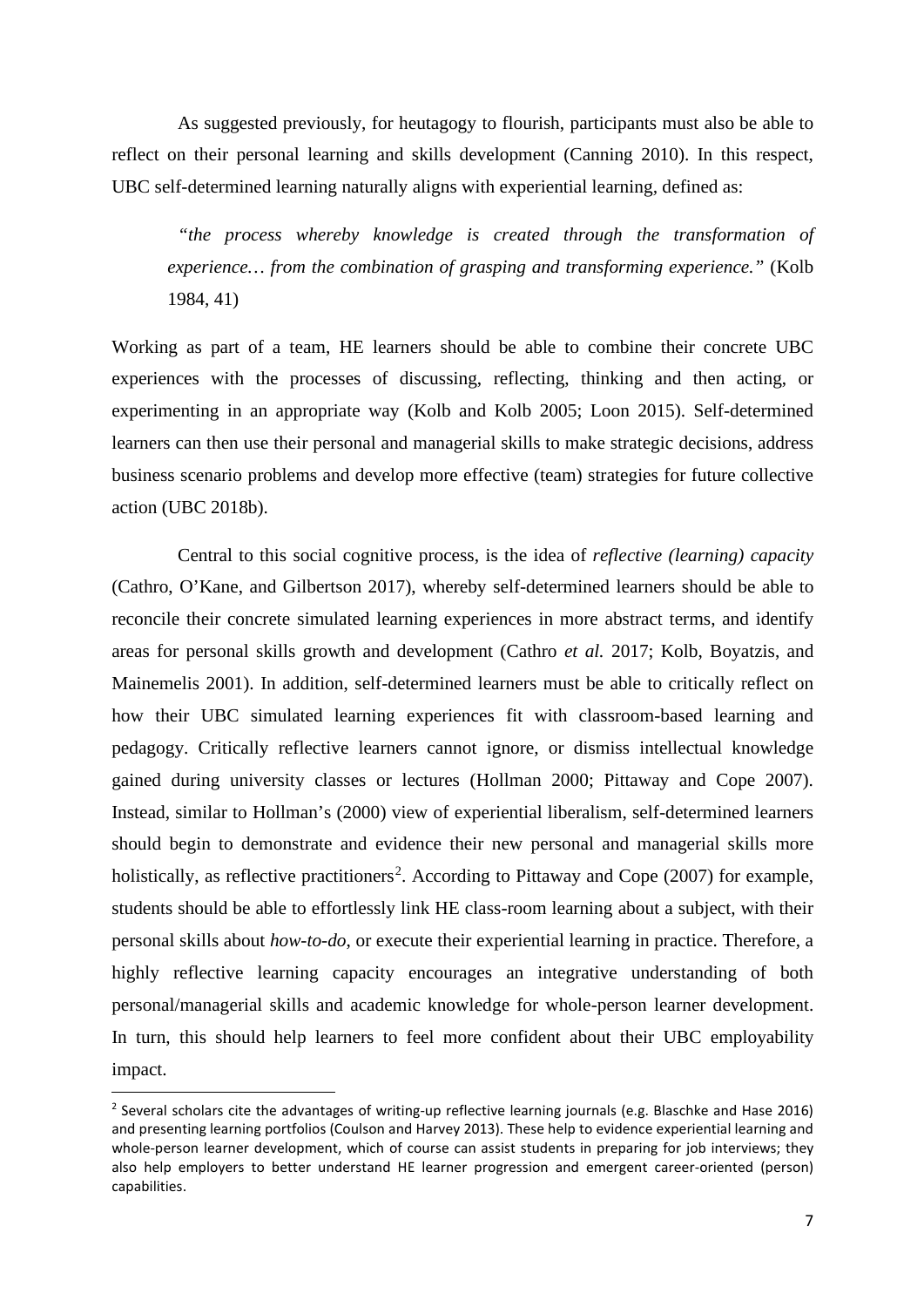In summary, the following hypothesis is also investigated:

## *H2. Reflective learning capacity mediates the relationship between personal/managerial skills development and perceived UBC employability impact.*

As a final note to this section, hypothesized relationships (H1 & H2) are robustly and rigorously investigated through a quantitative analysis of survey data (i.e. quantitative study 1). However, a mixed methods evaluation of the above heutagogical hypotheses and the RQ was also conducted for triangulation purposes. Therefore, key qualitative data are analyzed and discussed in relation to the SdL model (see Figure 1) towards the end of this article (i.e. qualitative study 2).

#### **[INSERT FIGURE 1 HERE]**

#### **STUDY 1: METHODOLOGY**

#### **Combined UBC surveys (2012 and 2015) -** *Sampling and data collection*

Working with the organizers of the UBC, an initial on-line survey was administered to 304 teams from 68 UK universities in April 2012. 125 students completed the survey from approximately 1600 possible students (7.8% response rate). A breakdown of descriptive statistics of participant gender, degree/subject discipline, and extent of progression in the competition is captured in the Results section. A repeat survey (replicating the same measures and procedure) was conducted in April 2015. 119 responses were obtained in Survey Monkey. However, only 114 survey responses were used (due to missing values), leaving a response rate of 6.7%. Repeated cross-sectional surveys are often used in an attempt to replicate initial research and establish confirmatory models (Kline 2011).

The UBC research team originally intended to carry out a repeat survey in 2014, but due to unforeseen circumstances, this had to be postponed until 2015. Some studies suggest that conducting covariance-based structured equation modelling (CB-SEM) requires a bare minimum sample size (with an unknown population size) of *n* greater than 100 (Nasser and Wisenbaker 200[3](#page-8-0), 754<sup>3</sup>). As the combined sample size for both 2012 and 2015 students was

<span id="page-8-0"></span><sup>&</sup>lt;sup>3</sup> 2<sup>nd</sup> generation CB-SEM approaches in packages such as AMOS are now widely used for CFA measurement and structural modelling purposes. They are preferential over 1<sup>st</sup> generation statistical techniques including EFA, variants of ANOVA and linear regression in SPSS. A major advantage of CB-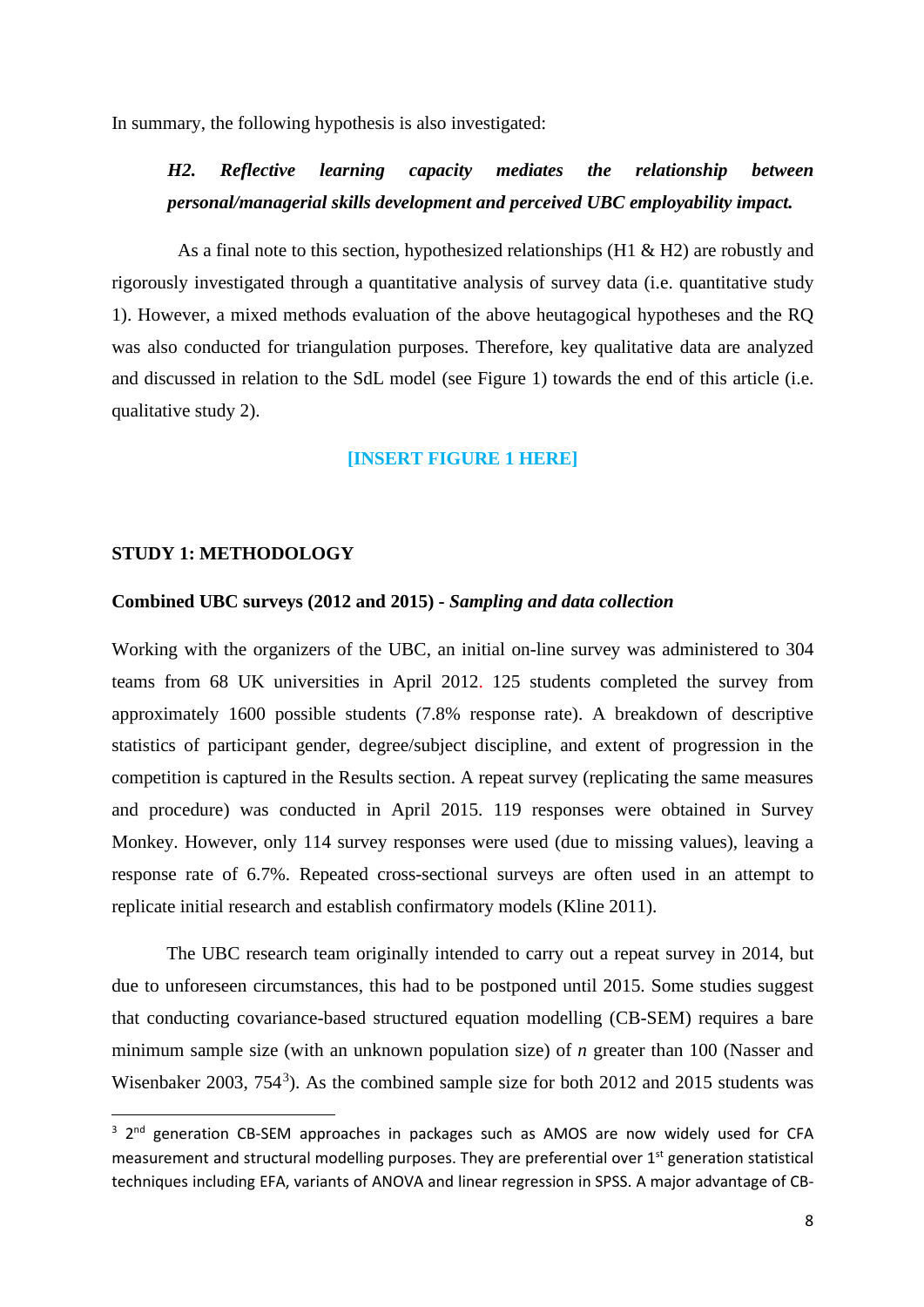greater than 200, the research team were able to proceed with a confirmatory factor analysis (CFA), model fit and structural analysis in AMOS (Hair, Black, Babin, and Anderson 2010). Invariance tests were also carried out to investigate if the final CFA factor structure was equivalent across both year groups (i.e. 2012 and 2015). Based on Armstrong and Overton (1977), non-response bias tests were also conducted for each survey cohort. There were no significant mean differences between the final/last quartile and the majority of responses for each survey, the assumption being that: *"late respondents are representative of nonrespondents"* (Hoffman, Neumann, and Speckbacher 2010, 107)*.* 

#### **Survey Measures**

Variables were captured using a Likert scale multi-items ranging from *1 – strongly disagree* to *5 – strongly agree,* unless otherwise stated. These were as follows:

*Personal/managerial skills –* students were asked the extent to which they agreed, or disagreed that the UBC helped to practice and improve key personal and managerial skills (Omerzel and Antončič 2008): (a) influencing skills; (b) leadership skills; (c) planning and organizing; (f) team-working skills.

*Reflective learning -* drawing on elements of self-reflective practice (van Vuuren *et al.* 2012; 2014), students were asked about the extent to which they agreed, or disagreed that participating on the UBC experience: (a) allowed me to apply my academic learning into practice; (b) made me more confident about my own capabilities; (c) provides learning that complements what is taught in class; (d) meeting companies added value to my learning experience.

*UBC employability impact –* students were asked to reflect and consider a number of potential employability benefits (van Vuuren *et al.* 2012; 2014). In particular, students were asked about the extent to which they agreed that participating on the UBC: (a) is something I will add to my CV as a business experience; (b) is something I will mention in future

SEM in AMOS is its increased modelling capability. For example, AMOS can be used to assess CFA model fit, as well as compare direct and indirect structural pathway effects (and associated parameters) simultaneously.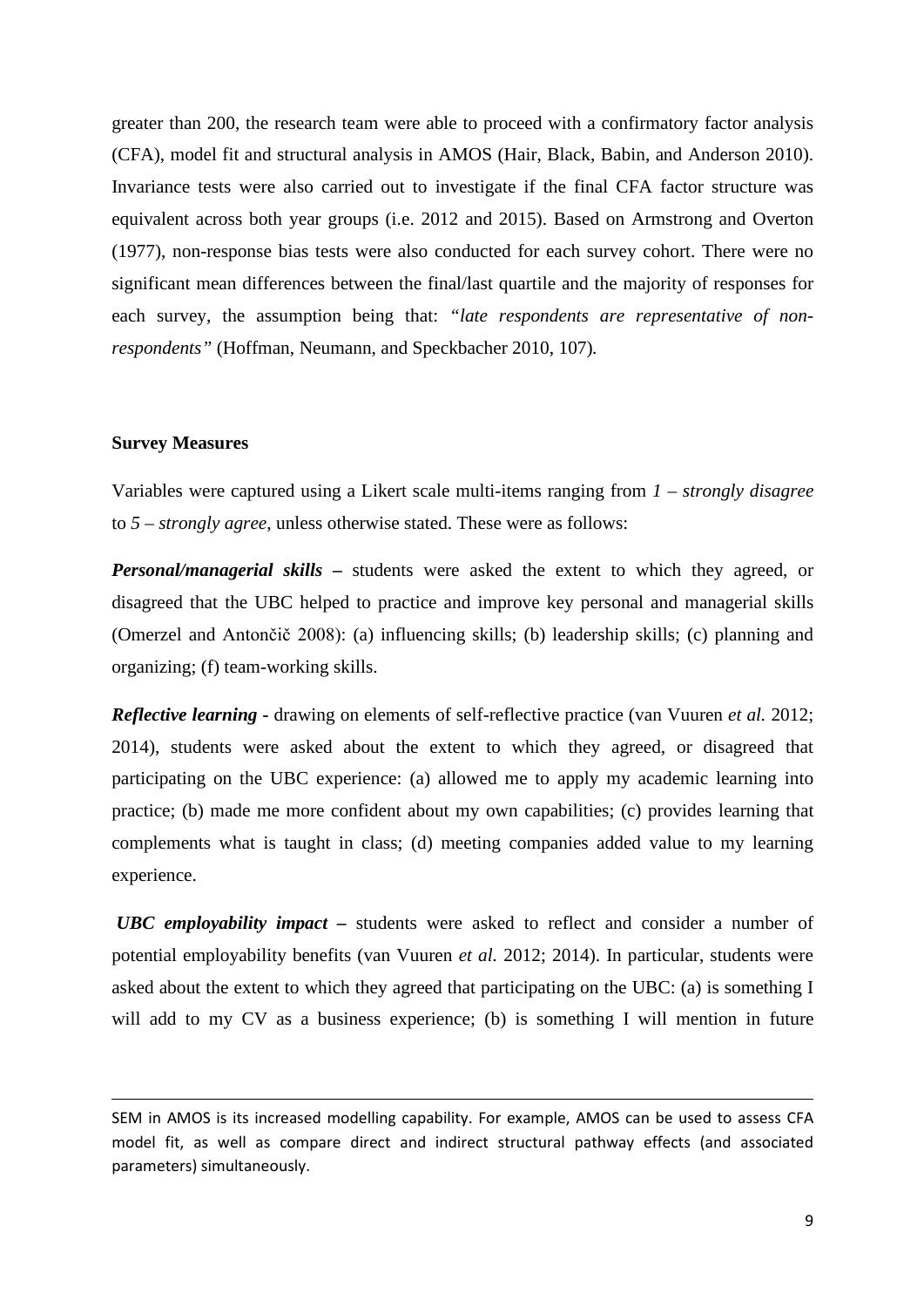interviews with employers; (c) has helped me understand what career I would like to pursue; (d) has improved my chances of finding a job.

*Round reached -* indicates a progression in the UBC. If teams are successful, they progress to the semi-final (Round 2), and the grand-final (Round 3) respectively.

#### **Controls**

*Participant Age* and *Gender.* These were not essential to the learning theory proposed, yet were potentially confounding variables in the overall model.

#### **Confirmatory factor analysis (CFA)**

Factor analysis is normally conducted as a precursor to multivariate regression testing and/or the structural modelling of survey-based data. A CFA measurement model using CB-SEM is first used to verify the underlying factor structure of unobserved, or *latent* (hidden) variables. Whilst not directly measurable, latent factor variables (or SEM derived constructs) can be inferred after a covariance-based investigation of individual survey items as theorized observable indicators. The underlying factor structure, including the dimensionality, reliability and validity of latent variables/constructs can also be modelled through a series of related tests (see below). The *a priori* nature of CFA modelling is different to exploratory factor analysis (EFA) approaches, whereby the underlying dimensionality of each latent variable is not normally known, nor previously theorized. In this sense, CFA measurement modelling is considered more robust than traditional EFA approaches, which is why it was used in this research.

To enable CFA, a maximum likelihood analysis was conducted in AMOS (version 22) to test alternative CFA hypothesized factor models, establish goodness-of-fit (GoF) statistics*,*  and assess overall model validity (convergent and discriminant).

#### **[INSERT TABLE 1 HERE]**

In comparison with possible competing CFA measurement models, a three-factor latent factor model provided best overall fit (see Table 2):  $(\gamma 2 = 53, p < .001;$  CMIN/DF = 1.765; RMSEA = 0.060; SRMR = 0.0523; GFI = 0.952; AGFI = 0.912; CFI = 0.976; TLI = 0.954). Alternative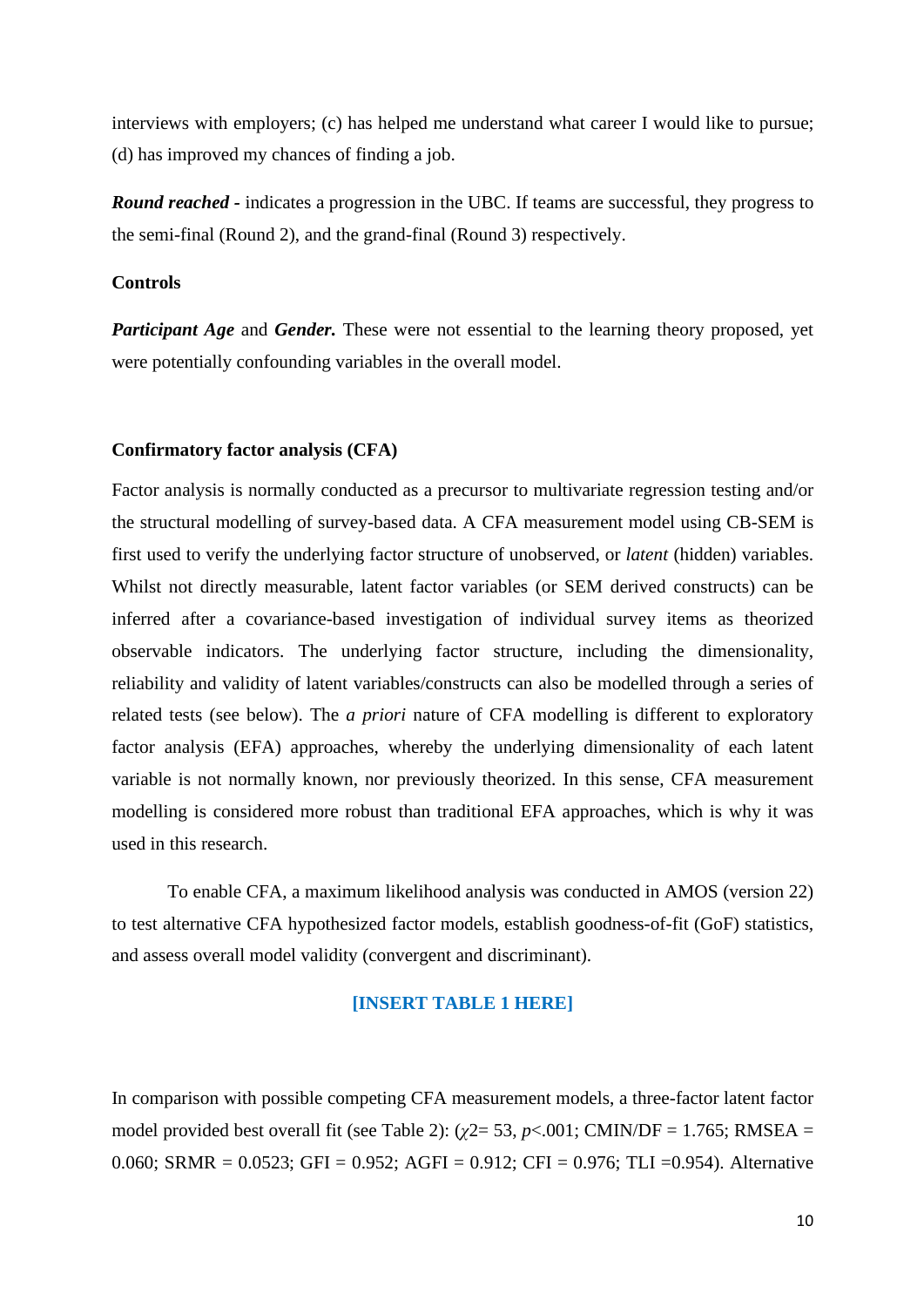factor models were also investigated using common goodness-of-fit (GoF) statistics (see Table 2): (a) a single/one-factor model; (b) a two-factor model (combining personal/managerial skills and reflective learning capacity, along with employability impact); (c) a three-factor model (personal/managerial skills, reflective learning capacity and employability impact).

#### **Common method variance**

A common latent factor (CLF) was added to the three-factor model in AMOS suggesting only 15% common variance. Common method variance was also tested for at variable level by comparing standardized regression weights with and without the CLF variable (Podsakoff MacKenzie, Lee, and Podsakoff 2003). As there were no comparative differences greater than 0.2, no further action was required regarding common method bias.

#### **Invariance testing (configural and metric)**

As the above CFA modelling is based on a combined analysis of both the 2012 ( $n =$ 99) and 2015 ( $n = 114$ ) cohorts of UBC participants, it is useful to test for configural multigroup model invariance. In other words, it can be inferred from Table 2 (see bottom row for summary of GoF results) that the measurement model applies equally well to both the 2012 and 2015 sampled data, thus strengthening the case for a plausible final CFA measurement model (Hair *et al.* 2010). This was followed-up with a (metric) Chi-Square difference test, which investigated if there was a statistical difference between the unconstrained (*χ*2 **=** 97.1, *df =* 60) and the fully constrained multi-group factorial model (*χ*2 **=** 109.7, *df =* 70, *p* = 0.247). Results suggest no statistical difference(s) between the 2012 and 2015 sampled data. Therefore, the CFA measurement model can reasonably be referred to as *invariant,* within the context of Study 1.

#### **[INSERT TABLE 2 HERE]**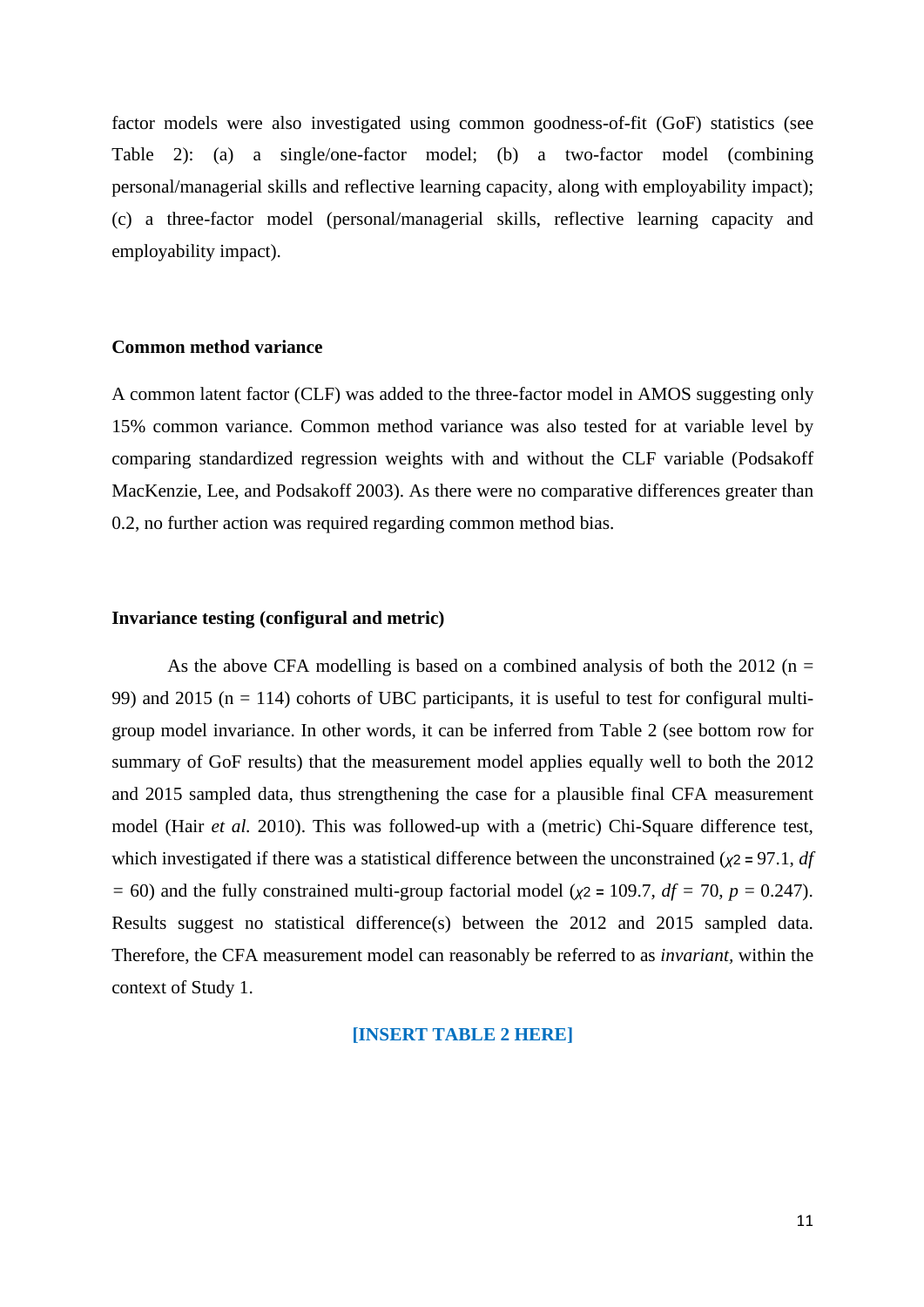The final three-factor construct reliability results were also deemed satisfactory in terms of composite reliability (CR) scores  $> 0.75$  (see Table 1). Table 3<sup>[4](#page-12-0)</sup> demonstrates satisfactory convergent validity in the three-factor model using the Fornell and Larcker (1981) criteria, with all average variance extracted scores (AVE's) >0.5. In addition, Table 3 shows that maximum shared variance  $(MSV) < AVE$ , and average shared variance  $(ASV) <$ AVE for all three latent factor variables, thereby demonstrating acceptable discriminant validity.

#### **[INSERT TABLE 3 HERE]**

Taking the above model fit results into account, the three-factor CFA measurement model was deemed the most plausible for further structural modelling (Hair *et al.* 2010).

#### **STUDY 1: QUANTITATIVE RESULTS**

#### **Descriptives**

By combining data from the 2012 and 2015 surveys, a CFA (see previous section) followed by structural path analysis was carried out. 59 UK registered universities were part of that combined sample  $(n = 213)$ ; 51.6% of respondents were male, and 48.4% female. The highest average age of number of respondents (52.6%) was between 21-22 years old, 17.4% of respondents were aged 20 years or below, and  $13.6\%$  were over 25 years. Year 1 students = 13.6%; Year 2 students =  $42.7\%$ ; Year's 3 &  $4 = 43.7\%$ . Business, finance and economic related participants accounted for most survey responses (75.8%), reflecting that as a business simulation, it is business (and related) degree students who are most likely to participate. Interestingly, the percentage of students that self-reported participation on other simulation initiatives was low, i.e. under 15% (e.g. *European Business Masters Cup, Young Enterprise, FLUX, Student Investor Challenge*, and various sector initiatives organized by accountancy, consultancy and marketing firms/ associations).

Regarding round progression in the UBC competition, 43.7% of participants completed the first round only, with 56.3% reaching the latter semi-final and grand-final stages (N.B. just 11.7% of participants reached the grand-final).

<span id="page-12-0"></span><sup>4</sup> Table 2 was developed from http://statwiki.kolobkreations.com/wiki/Main\_Page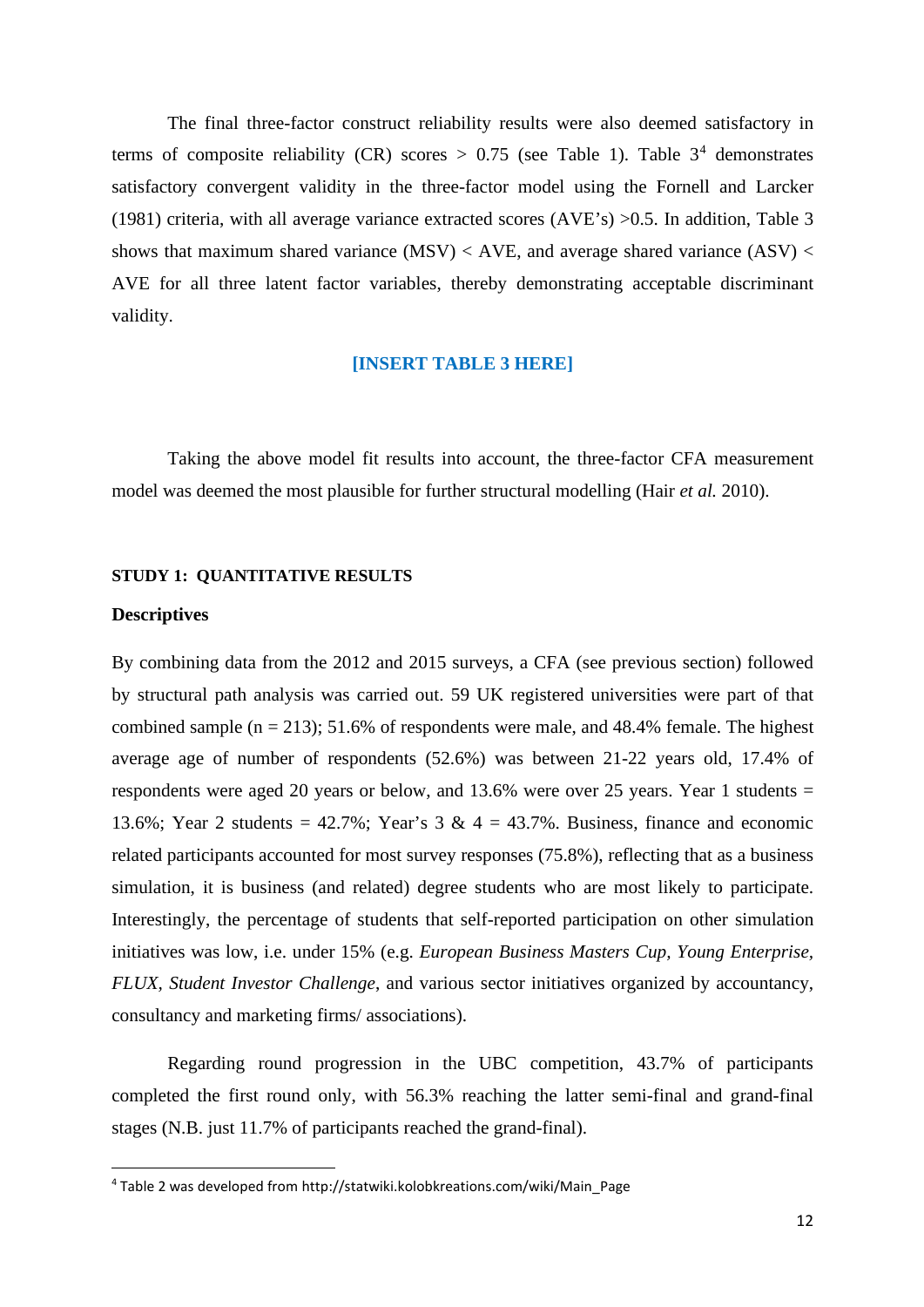#### **Analytical strategy**

To run multi-group moderation results effectively in AMOS, roughly equal sized groups were needed for comparison purposes. Therefore, path effects from round 1 participants were compared with round 2 and round 3 participants combined, i.e. semi-finalists and grandfinalists.

*H1a is supported; H1b is not supported.* Figure 2 employs a comparative path analysis approach, using iterative multi-group moderation. Firstly, standardardized path effects for 1<sup>st</sup> round participants (internet simulation only), as well as rounds 2  $\&$  3 (face-toface participation in live events) provide support for H1a. In other words, reproducible personal/managerial skills and reflective learning capacity were found to be statistically significant for more than one round of the UBC. Secondly, critical ratio/difference tests were conducted as part of a follow-up moderation analysis, although there were no statistically critical differences to report and thus, H1b is not supported. This means that whilst path results for personal/managerial skills and reflective learning capacity were clearly reproducible, there were no critical path effect differences between internet only part of the UBC simulation (i.e. round 1), and the semi or grand-final (rounds  $2 \& 3$ ). The theoretical implications of H1(a,b) are highlighted later during the Discussion section of the article. Finally, results from Figure 2 are also useful, because they helped to support a H2 mediator role for *reflective learner capacity* during different rounds of the competition on the indirect pathway, i.e. '*Personal/Managerial Skills -> Reflective Learning Capacity ->Employability Impact'* (see Figure 2).

#### **[INSERT FIGURE 2 HERE]**

*H2 is supported.* Results from Table 4 clearly demonstrate support for H2, i.e. a *full mediation* role for reflective learning capacity in the model. A full mediation result suggests a statistically significant indirect path relationship, i.e. '*Personal/Managerial Skills -> Reflective Learning Capacity ->Employability Impact'*, along with a non-significant direct path relationship, i.e. *'Personal/Managerial Skills ->Employability Impact'* (Frazier, Tix, and Barron 2004). Put simply, the combined *a\*b* effect (see Table 4) demonstrates that personal skills development (IV), in the presence of reflective learning capacity as mediator (MV), has a much stronger indirect effect on UBC employability impact (DV), than the now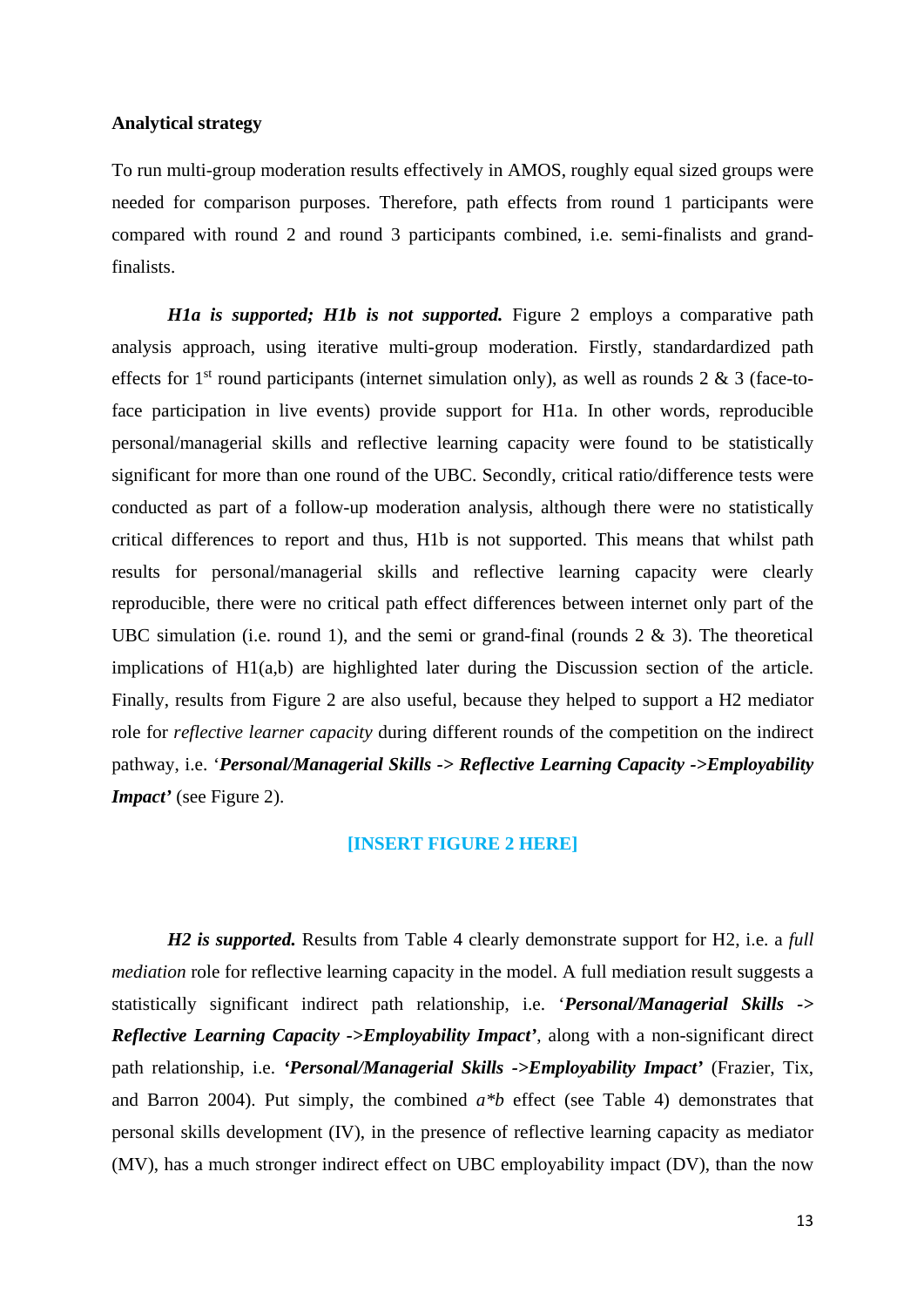not significant (n.s.) direct  $c'$  path<sup>[5](#page-14-0)</sup> (Baron and Kenny 1986; Frazier *et al.* 2004). The implications of this full mediation result for H2, along with reflective learning capacity as a mediating variable, are discussed later in the article.

#### **[INSERT TABLE 4 HERE]**

The above Study 1 measurement modelling and structural path results have been presented first, to provide reliable and robust statistical analysis in relation to H1 and H2. Study 2 explores the research question (RQ) further from a qualitative perspective. This helps to identify key themes and reasons that might explain and contextualize the self-determined learning (SdL) modelling results in greater detail.

#### **STUDY 2: METHODOLOGY**

#### **Qualitative focus groups and interviews –** *sampling and data collection*

Four separate focus groups (FGs) were conducted with student teams from (April 2012 to May 2012). The focus groups were designed to triangulate against initial survey results and to probe personal skills development, experiential learning and employability issues further.<sup>[6](#page-14-1)</sup> All focus groups (4-6 student members per group) lasted between 55 minutes to 1.5 hours (Wolff, Knodel, and Sittitrai 1993; Yin 2009). Researchers also attempted to capture different learner viewpoints, based on their progression in the competition. One focus group team had progressed to the final, two teams reached the semi-final and the remaining team didn't get passed the first round of the competition. Key focus group questions included: *[Q1. Why did you take part in UBC? – what were your main reasons? Q2. On reflection, what did you feel you got out of the UBC experience in terms of your personal skills development? Q3. How has participating in the UBC complemented your overall learning to-date? Q4. How, (if at all) has participating in the UBC helped with your employability prospects?]* All focus groups were recorded and transcripts analyzed by researchers using an open, axial and selective coding system. In this way, a range of themes and subthemes could be identified

<span id="page-14-0"></span><sup>5</sup> Mediation analysis in Table 4 firstly incorporates all 4 steps of the Baron and Kenny (1986) approach, followed by a bootstrapping analysis to verify the indirect effect/path (Frazier *et al.* 2004, 125-126).

<span id="page-14-1"></span><sup>&</sup>lt;sup>6</sup>Additional focus group research (complementing the survey) was developed in conjunction with guidance from Wolff *et al*. (1993).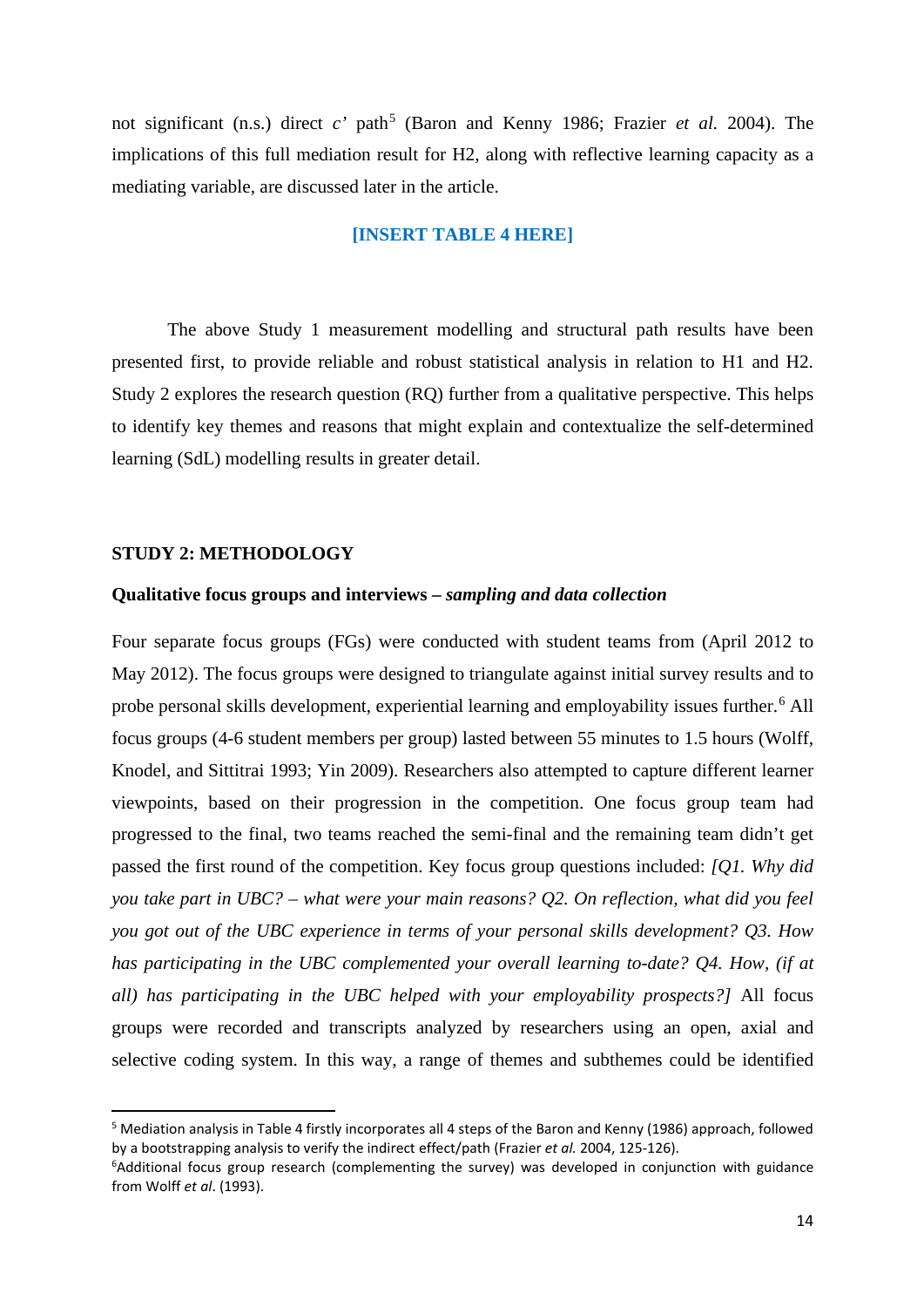from within and across focus group data (Wolff *et al.* 1993; Yin 2009). Three additional student team focus group interviews were conducted during the semi-final stages in 2015, using the same focus group protocol.

A further fifteen recorded semi-structured UBC student interviews were conducted between February-May 2017, using the same questions and general lines of enquiry. On average, individual student interviews lasted between 30-45 minutes, with an approximately equal male-female split. Similar to the 2012 focus groups, a maximum variation sampling technique was employed to gather a more diverse range of views and opinions, i.e. involving students from all rounds/stages of the UBC. A similar thematic data analysis and coding system was also adopted, in line with the earlier focus group procedures. Given current journal article word limits, only key/dominant themes were presented and discussed in relation to the self-determined learning (SdL) model and associated literature. There were also various informal discussions with UBC facilitators and mentors during the same period which are referred to, but not highlighted in great detail. Student focus groups and semistructured interviews helped to triangulate data sources, as well as facilitate a more in-depth understanding of personal/graduate skills development and self-determined learning within the UBC case setting.

#### **Analytical (qualitative) strategy**

Focus groups and personal interview analysis complemented survey results by exploring the central RQ and self-determined learning (SdL) model in a more in-depth/rounded way. For example, it was important to understand why students might want to join the UBC in the first place, shedding light on learner motivations and what they gained from participating. Researchers also tried to explore what reflective learning capacity meant through an analysis of learner reflections. Finally, it is important to be critical from a heutagogical perspective and consider what might, or could have been done differently, i.e. identifying lessons for learners, educators and future practice.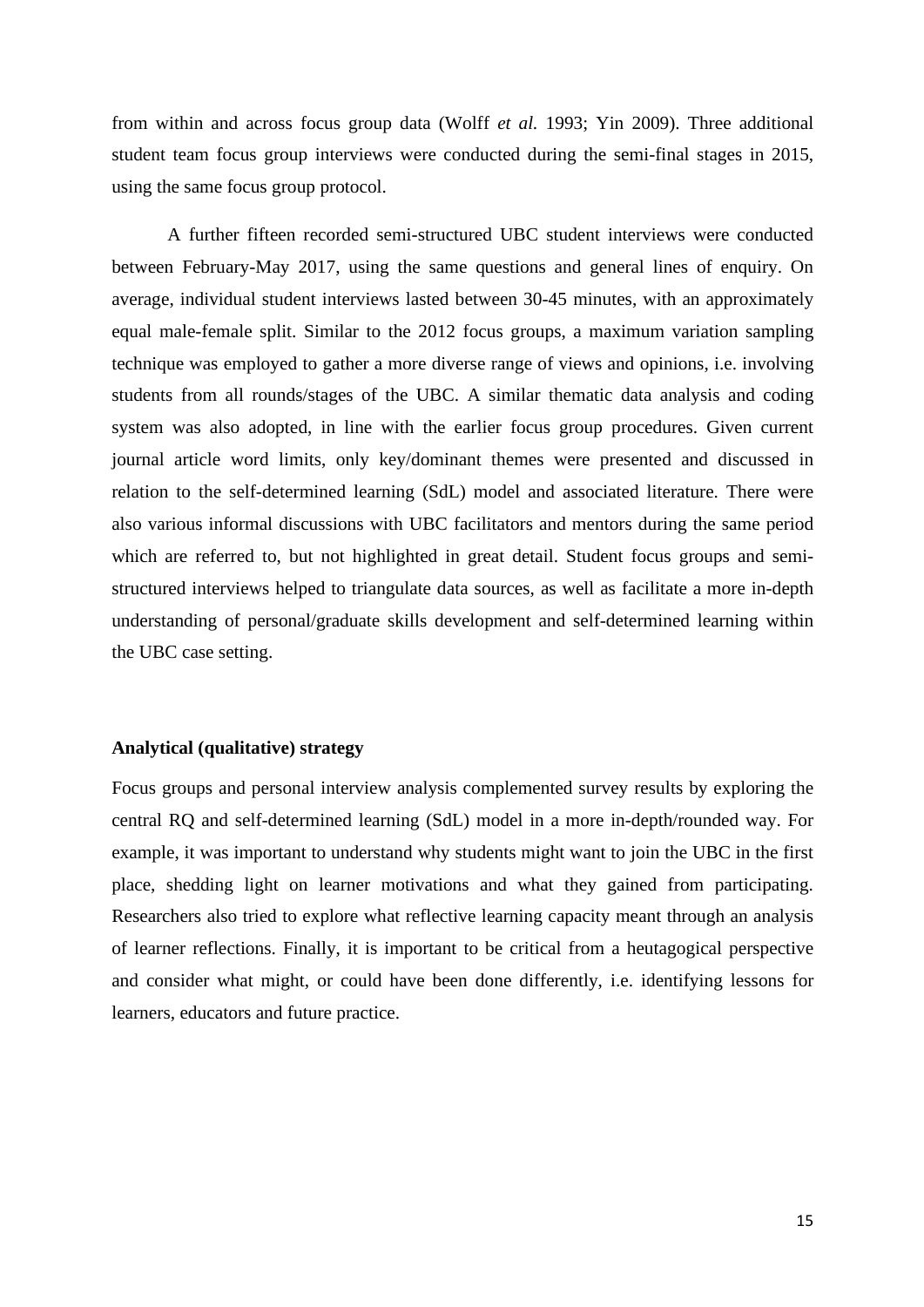#### **STUDY 2: QUALITATIVE ANALYSIS**

#### **Reasons for taking part in the UBC business simulation**

For most student focus groups and those interviewed, there was a clear sense of personal advantage in terms of potential employability impact. There was also the accompanying expectation of improving one's personal skills and career self-efficacy. Being able to demonstrate personal skills mastery, along with confidently approaching future job interviews were important benefits, for example:

*"because it gives me confidence in going into a job and assessment centres and stuff, that I do have the skills I need to get a job really."* (FG4, 2012)

Many students first heard about the UBC through email or an announcement from their lecturers or tutors, and so from a motivational perspective, there was an element of tutor prompting and flagging awareness of the simulation. Whilst some were eager to form groups straightaway, others mulled over their decision to participate. It took time for some students to get their: *"head around the idea"* (FG3, 2012), which involved consulting with staff, or peers and generally taking some time to reflect and consider. So, to suggest that all participants were fully aware and eager from the outset would be misleading. As one informant noted:

*"I didn't really know a lot about the programme to be fair. I did it more for my CV - I'm not going to lie - more than anything. I didn't really [think about it] at first, and I actually work for XXX at the moment; so it was in collaboration with them, so it's a good opportunity to combine the two what I'm doing this year."* (FG1, 2015)

It is widely known from the social cognition and career-goal directed literatures (e.g. Bandura 2001; 2002; Pegg *et al.* 2012), and self-determination theory (e.g. Deci and Ryan  $2000$ <sup>[7](#page-16-0)</sup> that cognitive motives can be influenced by: (a) the innate need(s) to develop new personal skills and freely share ideas through team activities, and/or; (b) the career-focused goal of evidencing one's CV, for stronger employability impact. It is also known that many students joined the UBC: *"for the fun of meeting others and, well it's a new... interesting* 

<span id="page-16-0"></span> $7$  N.B. Deci and Ryan's (2000) self-determination theory (i.e. the innate psychological needs for developing personal competence, relative autonomy and in this case UBC team relatedness) is not the same concept as self-determined learning (heutagogy). However, the former is useful for helping us to understand the motivations for self-directed learners.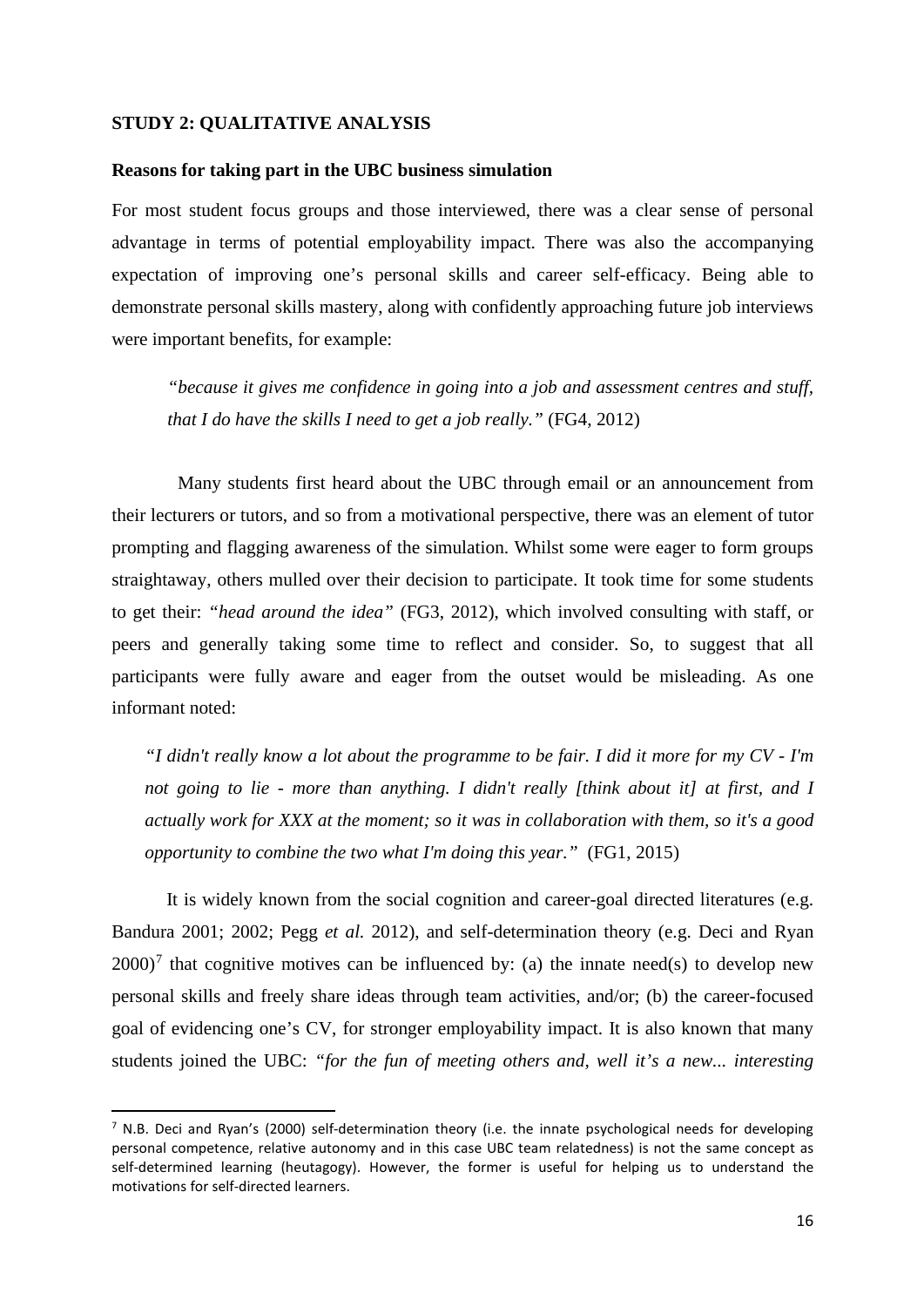*thing to do"* (Interviewee 5, 2017). Interestingly, several participants who initially joined for fun reasons, found themselves becoming more immersed and engaged as the simulation progressed. There was also clear evidence of motives becoming more instrumental and goal oriented, as teams tasted success in the  $2<sup>nd</sup>$  round. For some, the transition to the live events initially appeared daunting, followed by a sense of excitement and optimism. Basically, as some teams realized they could compete more effectively during the face-to-face events (i.e. 2nd and 3rd rounds), their levels of commitment and motivation to succeed increased. The *'we can do it'* team efficacy theme was very prevalent during student focus groups, compared with individual interviews.

For other students, the UBC married skills first learned in the HE classroom, with opportunities for reflective learning through simulated practice:

"*I think the stuff I learnt at Uni…. I feel like this enabled me to bring the skills that I've learnt at University [and like the pointing system], I think establishes if the way I use my skills is correct or not, and I feel like I joined to attend this because I want to see how great my creativity is."* (FG2, 2015)

In terms of the SdL model (see Figures 1  $\&$  2), there is qualitative evidence to support aspects of reflective learning capacity. However, in getting to the heart of what reflective learning really meant for UBC participants, researchers found that simulating the real world was the dominant theme.

#### **Simulated** *'real world'* **business learning**

Firstly, many informants were immediately cognisant of the real world element as a key benefit of participating in the UBC business simulation. For some, the UBC experience mimicked the look and feel of a professional work-place:

*"I mean it's not just business skills, it's more if you work in a workplace it looks like… it resembles a lot of like team working and like just being professional. So, it gives you some professionalism because you have to get out there and network with people, which was also another important thing."* (Interviewee 10, 2017)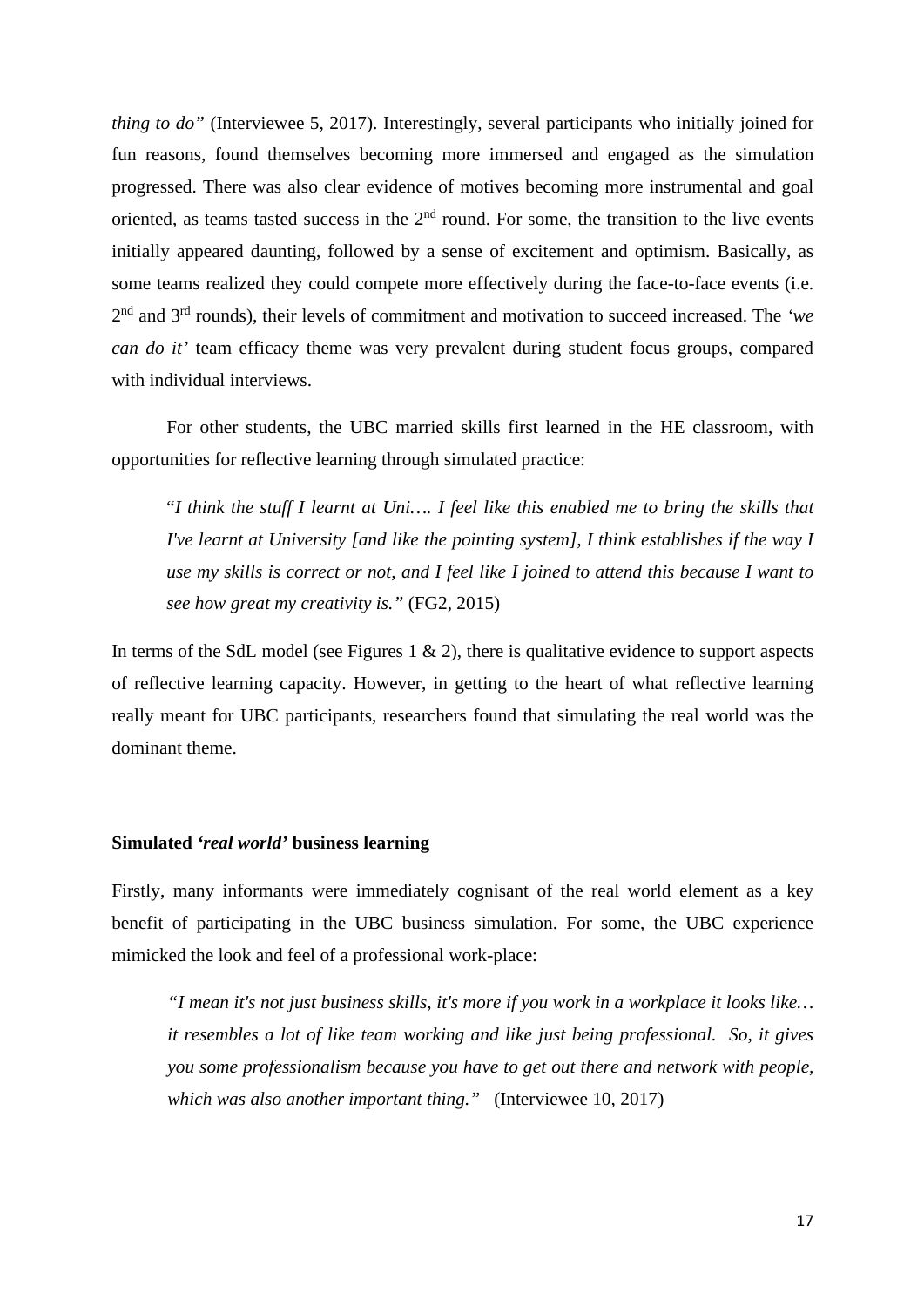Related to this idea, is the connectivity between theory and practice (Pittaway and Cope 2007). When asked, several informants suggested the UBC helped translate theory into practice, in relation to their simulated business scenarios:

*"It takes it one step further beyond the academic theory, because academic theory is very good at modelling and giving you ideas, but being able to actually implement that practically, you need the decisions, that's [what] we're doing at the moment through the simulations and everything, to be able to put that into practice."*

#### (FG1, 2015)

In addition to learner reflections about the real world look and feel of the UBC, some Year 1 and 2 students noticed a feedback loop that linked back to HE class-room assessments. This was associated with a growth in learner self-confidence and a sense of progression in their academic studies:

*"In the semi-final it was my first time to pitch in front of like 80, 90 people, it gave me loads of courage and experience. Additionally, yeah sure like literally I'm at the moment studying for an accounting and finance exam and yeah, it helped me with this as well, because in the first round we had like, yeah we [the team] had to calculate… so many different aspects."* (Interviewee 4, 2017)

#### **Practical implications -** *A heutagogical critique*

From a heutagogical perspective, there are various issues to consider. Some participants would have liked more stretch from the organizers, to develop their personal competency in fresh situations. For example, some were critical that elements of the live events were a little too predictable at times, and there was a clear message for the UBC organizers:

*"Make it slightly harder in the semi-finals…..And maybe do a round as well in terms of mixing all the groups up just to see how you actually react in an environment with people you completely are unknown to."* (FG1, 2015)

Self-determined learners relish additional real world complexity within simulations, to test and develop their personal competences further. The UBC organizers have responded to this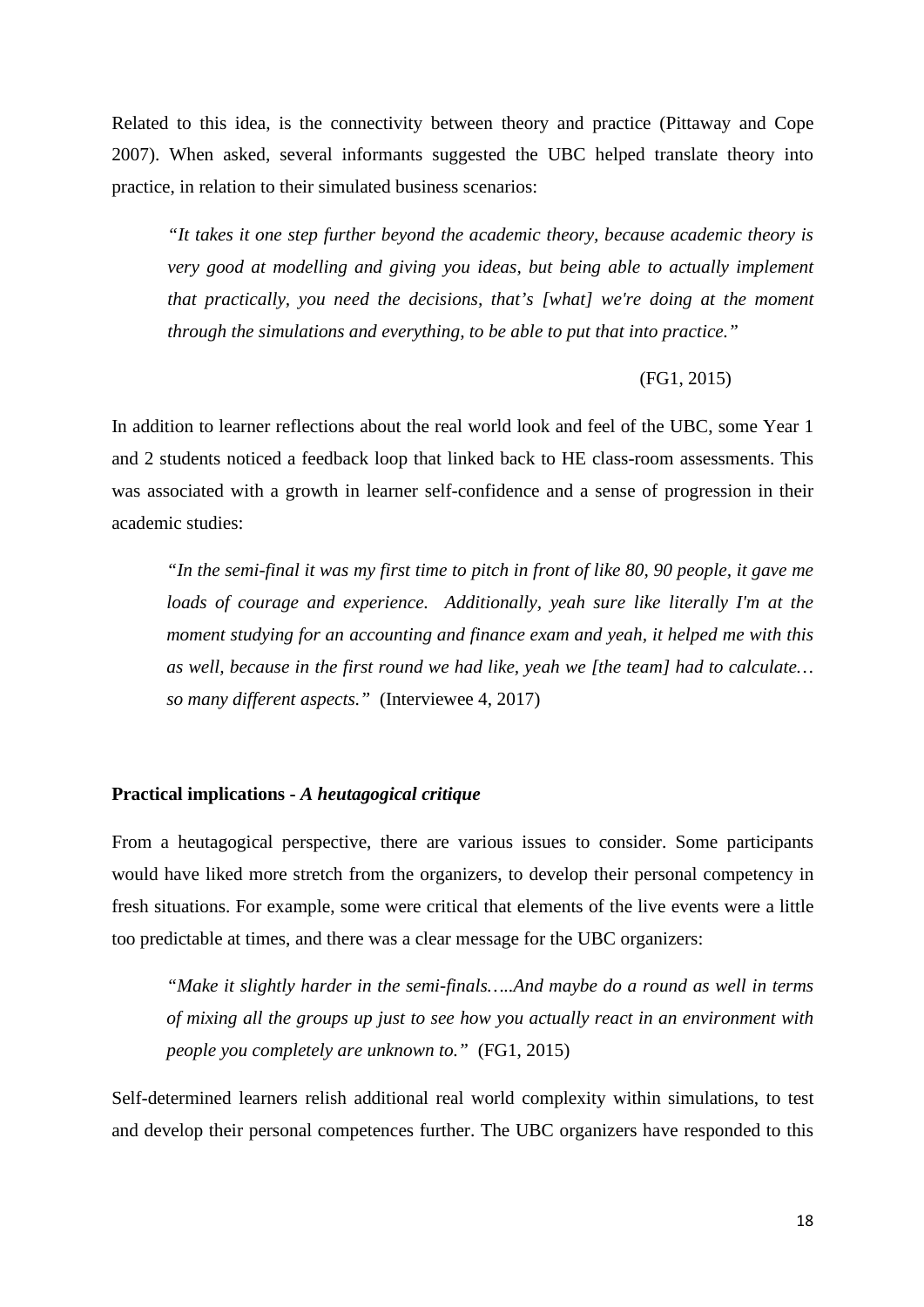criticism by moving away from a purely financial focus in round 1 of the competition, to a wider set of business drivers, such as ethics and sustainability in rounds 2 and 3.

Secondly, in terms of an overall student-centred learning design, the UBC simulation/activities brief and timetable were controlled by the UBC organizers (UBC, 2018a). Therefore, self-determined learning (SdL) was necessarily restrictive, at least to some extent. Nevertheless, UBC organizers' involvement had always been kept to a minimum throughout: initially, by setting the scene for the business case (i.e. at the outset of the competition) and then; only through providing environmental and key updates*,* where appropriate. The interpretation of all business data and subsequent decision-making was entirely at the behest of competing student teams. The impact of team decision-making on UBC performance and assessment was also controlled by student teams, i.e. as opposed to the organizers. So, in this sense, all results and outcomes were entirely learner influenced.

Finally, there were wider concerns raised by both learners and facilitators, namely: (a) some inter-university business simulations are increasingly expensive from an institutional perspective; (b) there is an onus on enterprise/simulation educators to keep learning content and activities relevant, and; (c) to allow even more self-direction and team control of activities, which may not always be easy. A key practical implication is, if  $21<sup>st</sup>$  century experiential learners are being encouraged to become more self-determined, then, there should be a similar message for educators and providers, i.e. to make their simulations even more novel and challenging.

#### **DISCUSSION**

Whilst there are many precedents for the study of heutagogy in e-learning, as well as social and digital media environments (Blaschke 2013; 2018; Eberle 2009; Hase and Kenyon 2000), this is one of the first empirical studies to combine self-determined learning skills and graduate employability within a business simulation context. In this sense, the current article contributes to new knowledge about heutagogy for business simulations and graduate skills development more generally.

Firstly, in terms of developing personal/managerial skills for employability, H1 and H2 survey results indicated that UBC participants for the most part, acted as motivated learners. While some participants were highly motivated from the outset of the competition,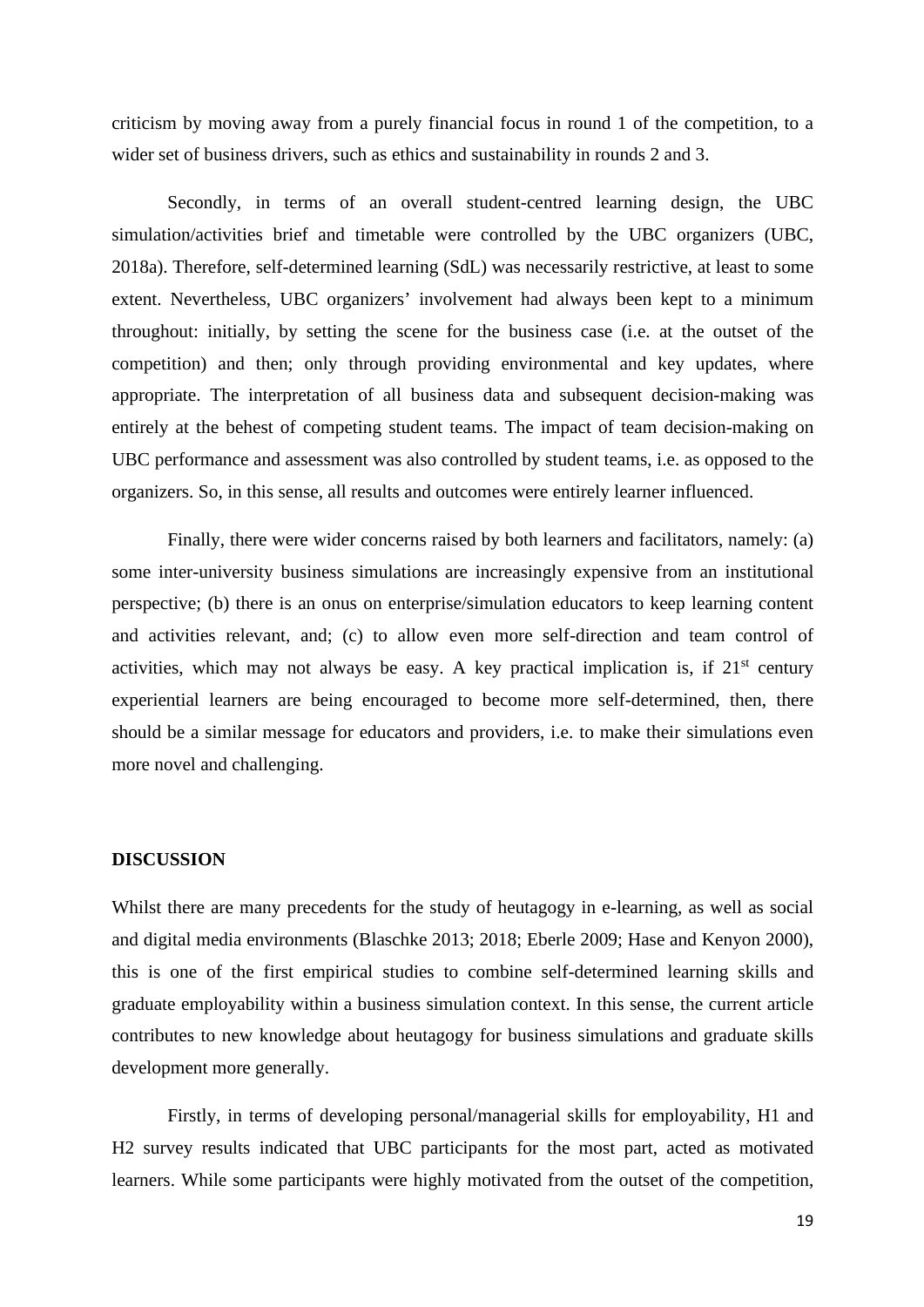others only became aware of their personal skills development and UBC employability benefits as the simulation experience progressed. This implies that cognitive thinking for some experiential learners takes time to develop (Fearon *et al.* 2018; Loon *et al.* 2015 for similar arguments). For example, Loon *et al.* (2015, 4) discussed how it can take some time for a coherent learning *"story"* to emerge, whereby, learners eventually visualize how simulated management concepts and business scenarios work in real life. Loon *et al.* (2015, 5) examined how this "*maturity in thinking"* occurs, as learners pass through subsequent stages of their business simulation activity, thus enabling sufficient time for learners to properly reflect upon their experiences, and experiment with new ideas and concepts (see also Kolb *et al.* 2001). There were no perceptible, or statistically critical differences between UBC learners who only completed round 1 (i.e. the internet-only part of the simulation) and those who progressed to the latter rounds of the Challenge (i.e. involving face-to-face engagement). This finding, of itself, doesn't negate core SdL *'personal skills ->competence ->capability'* learner development claims (Blaschke 2012, 59-60). Instead, it can be concluded that initial positive path effects were indeed reproducible, but with no marked, or dramatic improvements (i.e. supportive of H1a, but not H1b). This is indicative of a slow and steady learner development pattern. There was also ample qualitative evidence of personal/managerial skills and transformative learner development throughout the competition.

Secondly, reflective learning capacity was investigated through combined survey and qualitative analysis. UBC participants were demonstrably aware of their own learning, for example: (a) making links between academic theory and simulated practice; (b) a personal growth realisation in terms of skills and capabilities, and; (c) complementing and reinforcing what was learned in class (Hollman 2000; Pittaway and Cope 2007). H2 results were useful in terms of the hypothesized mediating role of reflective learning capacity (Cathro *et al.* 2017; Kolb *et al.* 2001). A full mediation result supports literature assertions that personal reflection is a core fundament of self-determined learning (Blaschke 2012; Blaschke and Hase 2016). In addition, similar to others (e.g. van Vuuren *et al.* 2014; Loon *et al.* 2015), it is suggested the ability to mimic real world professional practice acts as an important catalyst for personal learner reflection. Reflective learning capacity can be useful in a personal developmental sense, because it creates psychological space for *liminal thinking* (McCartney *et al.* 2009;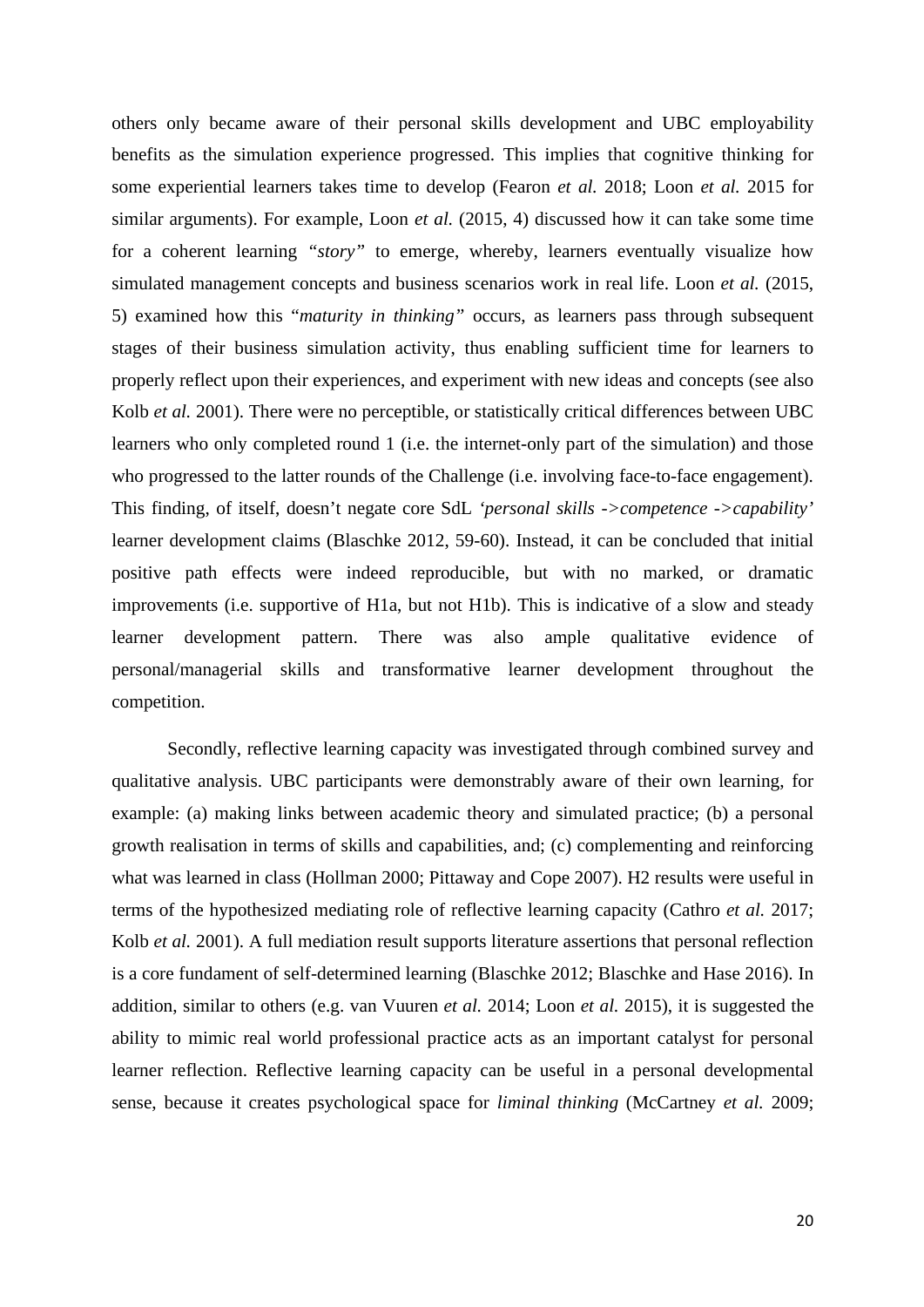Meyer and Land  $2005)^8$  $2005)^8$ . Arguably, the UBC simulation allows self-determined learners to become more self-aware of their own personal skills gaps, and identify where personal learner transformation(s) may be needed for stronger employability impact.

Artess *et al.* (2017, 30) in their recent Higher Education Academy (HEA) review of employability literature from 2012-2016, essentially agreed with these viewpoints. In particular, they highlighted a central role for personal reflection*,* to help transform HE student learning, personal attributes and graduate skills for the modern workplace. However, Artess *et al.* went a step further and, referring to Eden (2014), suggested that personal employability research would be much better understood, if student learners were considered to be in the: "*process of becoming employable*" (cited in Artess *et al.* 2017, 31). This refers to a wholeperson journey in which experiential learners are asked to personally reflect about their expectations before participating, as well as during, and after experiential learning events have occurred. Artess *et al.* (2017) argued that reflective learning*,* or what Rust (2016) referred to as personal literacy (i.e. the ability to read oneself) is vital for promoting employability impact. Artess *et al.* (2017) surmised that learners who aren't able to personally reflect or clearly articulate their personal strengths and weaknesses [whilst at university, for example] cannot be considered: *"fully employable"* (31)*.*

Finally, in this new era of experiential learning, it is purported that heutagogical principles should help to underpin a stronger theoretical understanding of how and why graduates take responsibility for their own career development. The Chartered Association of Business Schools for example, suggest that building more practice into the curriculum is an important step, and that new forms of experiential learning is: *"one of the few clear factors which help a student's employability, both in a developmental and labour market transition sense"* CABS (2015, 7)*.* As this is one of the first business simulation and graduate employability studies to be underpinned by self-determined learning (SdL) principles, it will hopefully act as a signpost for future empirical researchers (see the next section/final paragraph for some ideas).

<span id="page-21-0"></span><sup>8</sup> McCartney *et al.* (2009, 383) succinctly defined *liminal space* as: *"the transitional period between beginning to learn a concept and fully mastering it". Liminal thinking* refers to UBC experiential learners juxtaposed on the cusp of mastering new skills and knowledge for future career success, accompanied with a self-awareness of personal skills and learning gaps associated with real world business practice.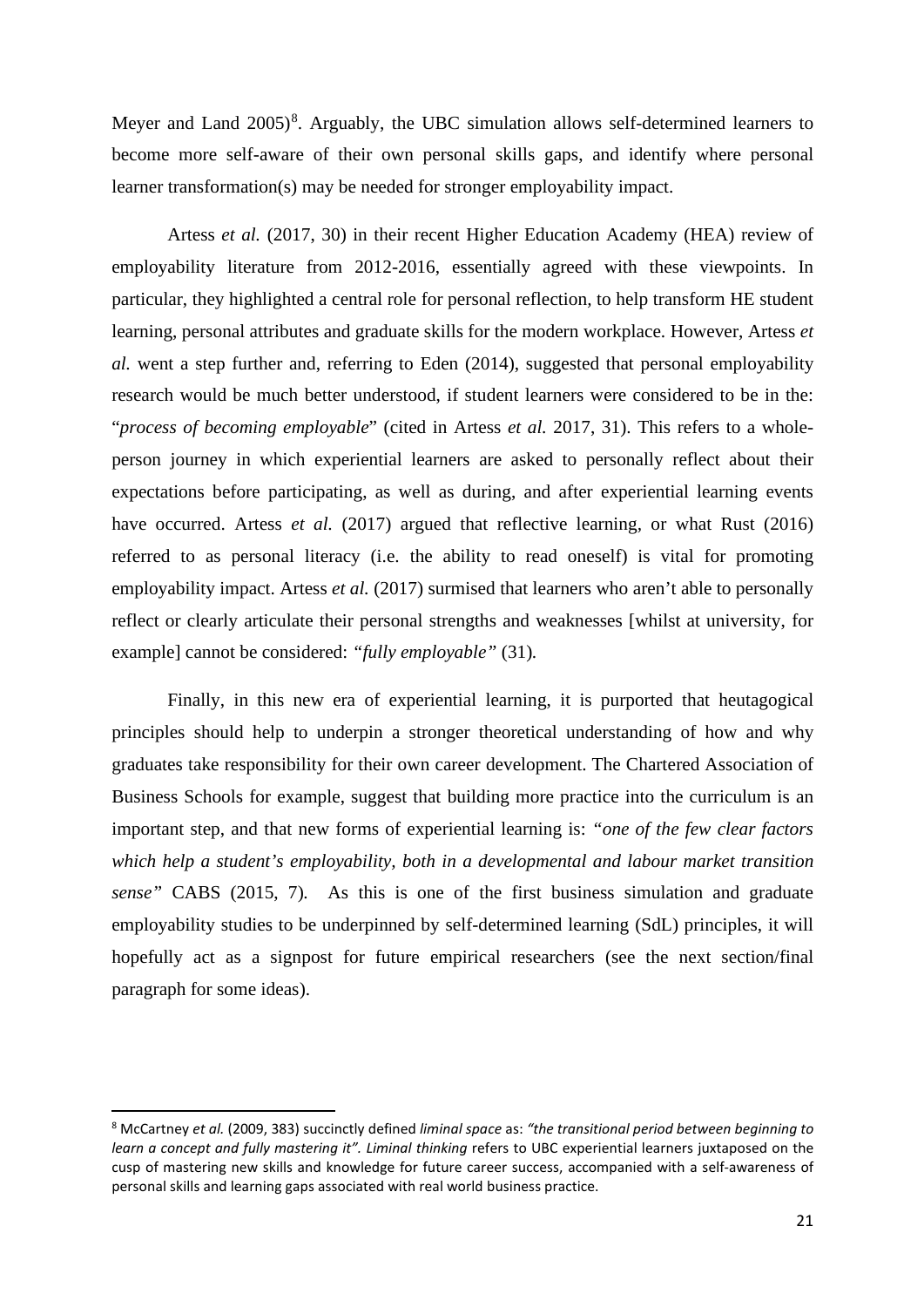#### **CONCLUDING REMARKS**

#### **Limitations and future research**

Regrettably, other inter-university simulations were not researched (e.g. FLUX, Student Investor Challenge etc). So, while the statistical methods and approach used in this UBC study were sufficiently robust and rigorous for structural modelling purposes, the results cannot not be considered generalizable to all inter-university business simulations. Other limitations included, not being able to examine the demand side of employability and skills development (e.g. Hinchliffe and Jolly 2011; Tomlinson 2017). In other words, the research team didn't formally investigate what UK employers might think of personal/managerial skills development and simulated learning programmes. Alas, whilst this option was considered, it was just going to be too difficult to execute properly as a concurrent research investigation.

However, assessing employer and labour market expectations of key graduate skills could be a future research possibility, perhaps involving a mixed methods (research) approach and analyses of publically available data. In terms of *'what next?'*, arguably self-determined learning offers a valuable theory base for wider employability research, including for example, work-place learning and UK apprenticeship degrees. Therefore, these will also be explored as possible avenues for future research.

*Acknowledgements:* The co-authors would like to thank the organizers of the UBC (Learning Dynamics) for all of their help and assistance in carrying out this research.

#### **REFERENCES**

Anderson, J. C., and D. W. Gerbing. 1988. "Structural Equation Modeling in Practice: A Review and Recommended Two-Step Approach." *Psychological Bulletin* 103 (3): 411–23.

Armstrong, J. S., and T.S. Overton. 1977. "Estimating non-response bias in mail surveys." *Journal of Marketing Research* 14(3): 396-402.

Artess, J., Hooley, T., and R. Mellors-Bourne. 2017. *Employability: A review of the literature 2012-2016.* York: Higher Education Academy.

Bandura, A. 2001. "Social cognitive theory: An agentic perspective." *Annual Review of Psychology* 52(1): 1-26.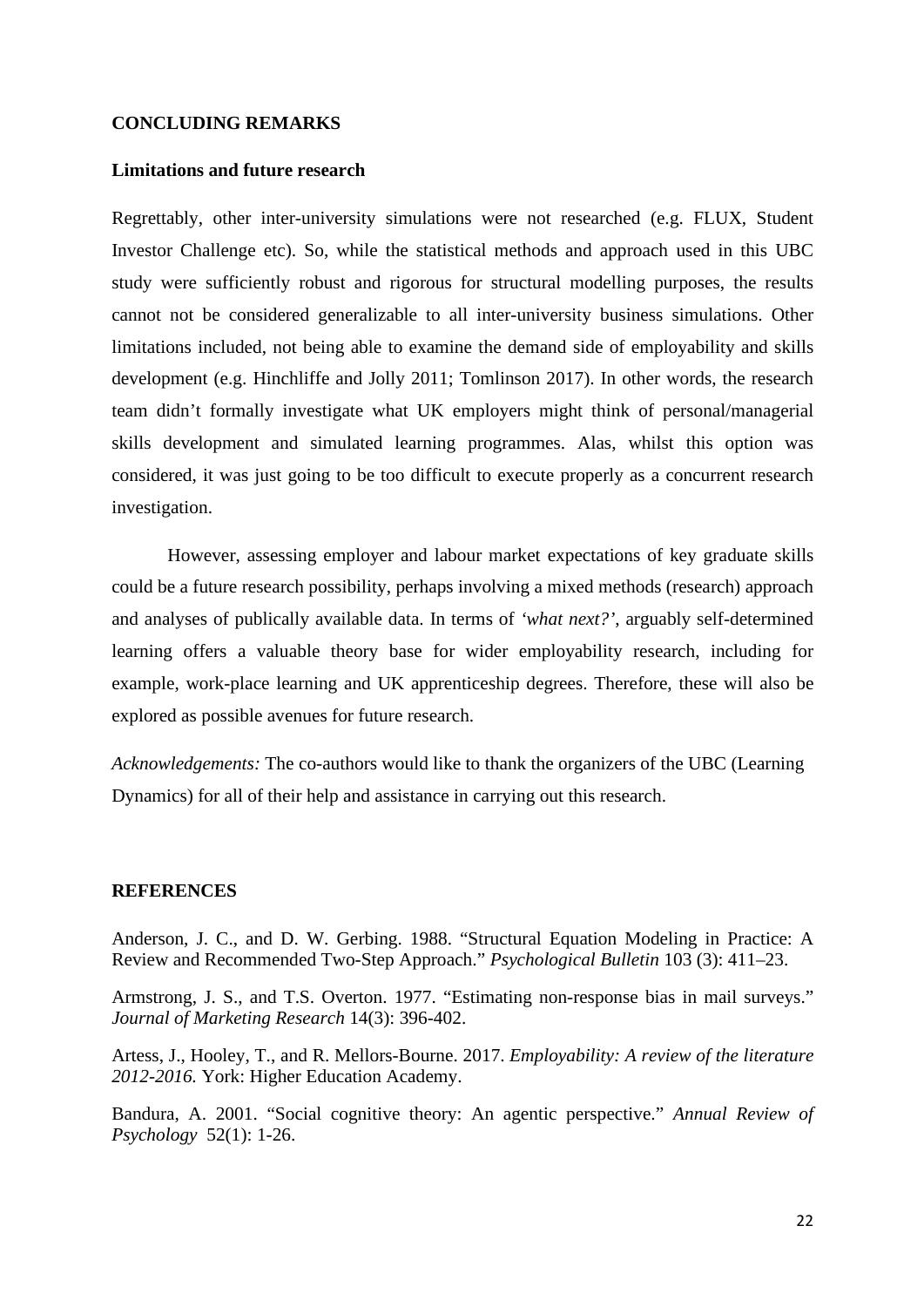Bandura, A. 2002. *Self-efficacy: The exercise of control.* 2nd ed., New York: Freeman and Company.

Baron, R.M., and D.A. Kenny. 1986. "The moderator-mediator variable distinction in social psychological research: conceptual, strategic and statistical considerations." *Journal of Personality and Social Psychology* 51(6): 1173-1182.

Bell, B.S., Kana, A.M., and S.W.J. Kozlowski. 2008. "Current issues and future directions in simulation-based training in North America." *International Journal of Human Resource Management* 19(8): 1416-1434.

Blaschke, L. 2012. "Heutagogy and lifelong learning: A review of heutagogical practice and self-determined learning." *The International Review of Research in Open and Distance Learning* 13(1): 56-71.

Blaschke, L.M. 2013. E-learning and self-determined learning skills. In S. Hase and C. Kenyon (Eds.), *Self-determined learning: Heutagogy in action.* Bloomsbury Academic: London, UK.

Blaschke L.M. 2018. "Self-determined Learning (Heutagogy) and Digital Media Creating integrated Educational Environments for Developing Lifelong Learning Skills." In: Kergel D., Heidkamp B., Telléus P., Rachwal T., Nowakowski S. (eds) *The Digital Turn in Higher Education.* Springer VS, Wiesbaden

Blaschke, L. and S. Hase. 2016. "Heutagogy: A holistic framework for creating twenty-firstcentury self-determined learners." In B. Gros and M.M. Kinshuk (Ed). *The Future of Ubiquitous Learning: Learning Designs for Emerging Pedagogies:* 25-40. Lecture Notes in Educational Technology: Springer.

CABS (Chartered Association of Business Schools, UK) 2015. Perspectives on: Employability is it time to Move the Employability Debate on?,  $1-9$ . Accessed May,  $28<sup>th</sup>$ 2018, from<http://charteredabs.org/wp-content/uploads/2015/06/Employability-Debate1.pdf>

Canning, N. 2010. "Playing with heutagogy: Exploring strategies to empower mature learners in higher education." *Journal of Further and Higher Education* 34(1): 59-71.

Canning, N., and S. Callan. 2010. "Heutagogy: Spirals of reflection to empower learners in higher education." *Reflective Practice* 11(1): 71-82.

Cathro, V., O'Kane, P., and D. Gilbertson. 2017. "Assessing reflection: Understanding skill development through reflective learning journals." *Education and Training* 59(4): 427-442.

Coulson, D., and M. Harvey. 2013. "Scaffolding student reflection for experience-based learning: A framework." *Teaching in Higher Education* 18(4): 401-413.

Dacre Pool, L., Qualter, P J., and P. Sewell. 2014. "Exploring the factor structure of the CareerEDGE employability development profile." *Education and Training* 56(4): 303-313.

Deci, E.L., and E.M. Ryan. 2000. "The 'What' and 'Why' of goal pursuits: Human needs and the self-determination of behavior." *Psychological Inquiry* 11(4): 227-268.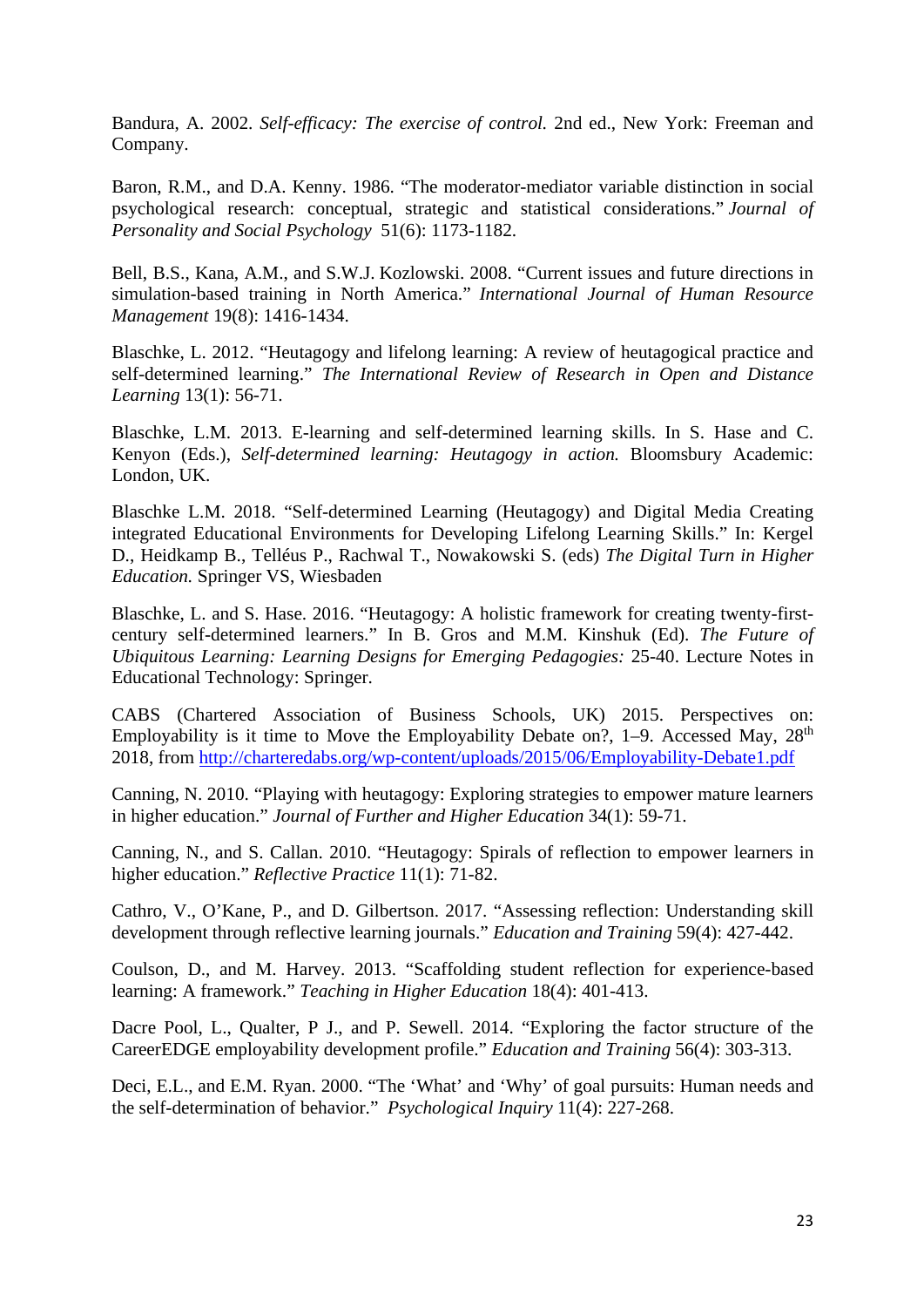DfBIS (Dept. for Business Innovation & Skills). 2013. "Dept. for Business and Innovation Skills Enterprise Education." Impact in Higher Education and Further Education, 1–107. Accessed May 28, 2018.

[https://www.gov.uk/government/uploads/system/uploads/attachment\\_data/file/208715/bis-13-](https://www.gov.uk/government/uploads/system/uploads/attachment_data/file/208715/bis-13-904-enterprise-education-impact-in-higher-education-and-further-education.pdf) [904-enterprise-education-impact-in-higher-education-and-further-education.pdf](https://www.gov.uk/government/uploads/system/uploads/attachment_data/file/208715/bis-13-904-enterprise-education-impact-in-higher-education-and-further-education.pdf)

Eberle, J. 2009. "Heutagogy: What your mother didn't tell you about pedagogy and the conceptual age." In *Proceedings from the 8th Annual European Conference on eLearning*  October 29-30, Bari, Italy.

Eden, S. 2014. "Out of the comfort zone: enhancing work-based learning about employability through student reflection on work placements." *Journal of Geography in Higher Education*, 38 (2): 266–76.

Farenga, S.A., and K.M. Quinlan. 2016. "Classifying university employability strategies: three case studies and implications for practice and research." *Journal of Education and Work* 29(7): 767-787.

Fearon, C., Nachmias, S., McLaughlin, H., and S. Jackson. 2018. "Personal values, social capital, and higher education student career decidedness: a new 'protean'-informed model." *Studies in Higher Education* 43(2): 269-291.

Fornell, C., and D.F. Larcker. 1981. "Evaluating structural equation models with unobservable variables and measurement error." *Journal of Marketing Research* 18(1): 39– 50.

Frazier P.A., Tix, A.P., and K.E. Barron. 2004, "Testing moderator and mediator effects in counseling psychology research." *Journal of Counseling Psychology* 51(1): 115-134.

Hair, J.F., Black, W.C., Babin, B.J., and R.E. Anderson. 2010. *Multivariate data analysis.* NJ, Englewood Cliffs: Prentice Hall.

Hase, S., and C. Kenyon. 2000. "From Andragogy to Heutagogy." In *ultiBASE Articles*. Retrieved from:

[http://pandora.nla.gov.au/nph](http://pandora.nla.gov.au/nph-wb/20010220130000/http:/ultibase.rmit.edu.au/Articles/dec00/hase2.htm)[wb/20010220130000/http://ultibase.rmit.edu.au/Articles/dec00/hase2.htm](http://pandora.nla.gov.au/nph-wb/20010220130000/http:/ultibase.rmit.edu.au/Articles/dec00/hase2.htm)

Hase, S. and C. Kenyon. 2007. "Heutagogy: A child of complexity theory"*. Complicity: An International Journal of Complexity and Education* 4(1): 111-119.

Hase, S. and C. Kenyon. 2013. *Self-determined learning: Heutagogy in action:* London, Bloomsbury.

Hinchliffe, G.W. and A. Jolly. 2011. Graduate identity and employability. *British Educational Research Journal* 37(4): 563-584.

Hoffman, W.H., Neumann, K., and G. Speckbacher, 2010. "The effect of interorganizational trust on make-or-cooperate decisions: Disentangling opportunism-dependent and opportunism-independent effects of trust." *European Management Review* 7(2): 101-115.

Holman, D. 2000. "Contemporary models of management education in the UK*.*" *Management Learning,* 31(2): 197–217.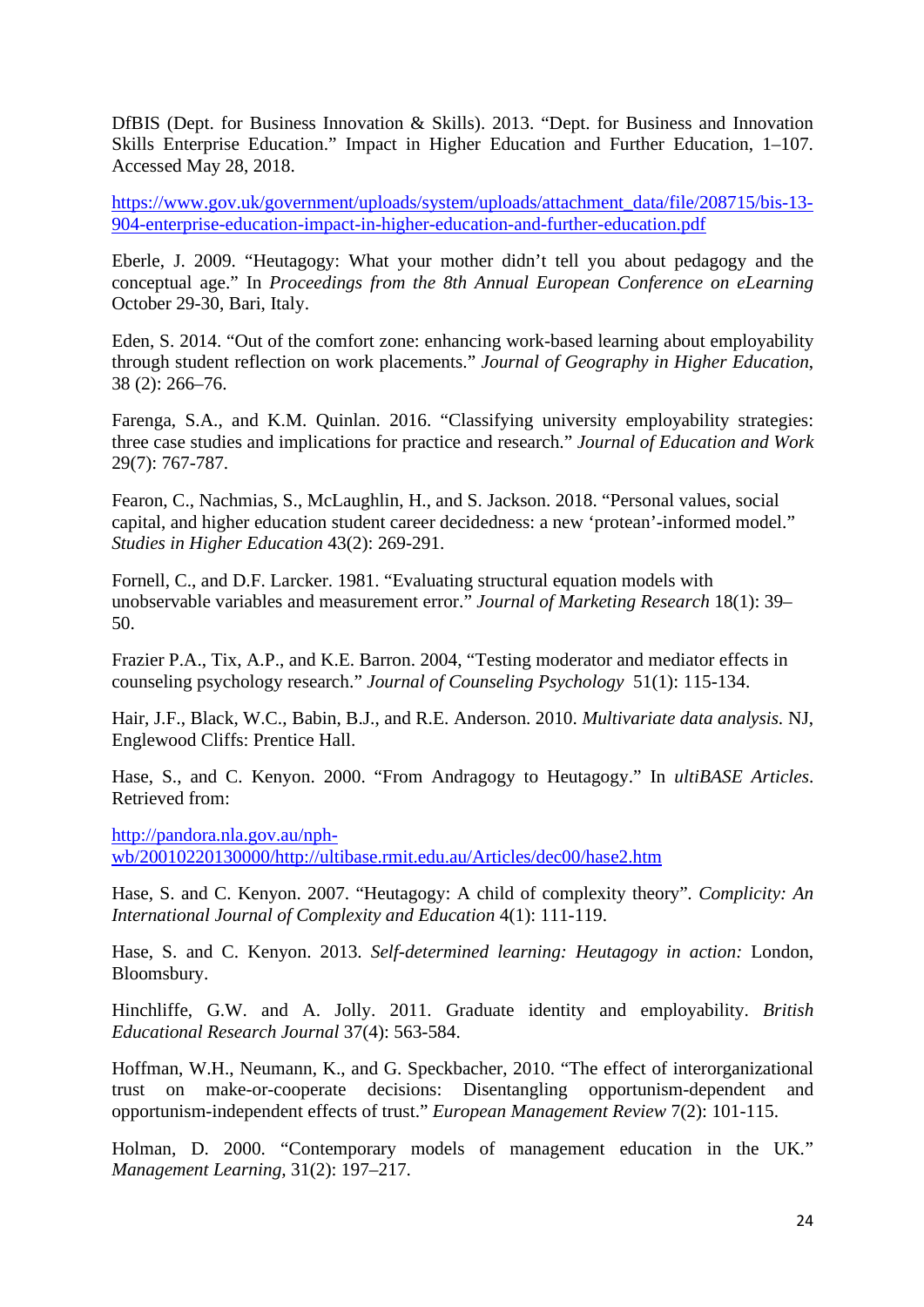Jackson, D. 2016. "Re-conceptualising graduate employability: the importance of preprofessional identity." *Higher Education Research & Development* 35(5): 925-939.

Jackson, D., and N. Wilton. 2016. "Developing career management competences among undergraduates and the role of work-integrated learning." *Teaching in Higher Education,* 21(3): 266-286

Kapasi, I., and G. Grekova. 2017. "What do students think of self-determined learning in entrepreneurship education?" *Education & Training* [https://doi.org/10.1108/ET-02-2017-](https://doi.org/10.1108/ET-02-2017-0028) [0028](https://doi.org/10.1108/ET-02-2017-0028)

Kenyon, C. and S. Hase. 2013. "Heutagogy fundamentals." In S. Hase & C. Kenyon (Eds.), *Self determined learning: Heutagogy in action.* London, UK: Bloomsbury Academic.

Kline, R.B. 2011. *Principles and practice of structural equation modelling.* (3rd. Ed.). New York: Guilford Press.

Kolb, D.A. 1984. *Experiential learning: Experience as the source of learning and development*. Prentice-Hall, Englewood Cliffs, NJ.

Kolb, D.A., Boyatzis, R.E., C. Mainemelis. 2001. "Experiential learning theory: previous research and new directions." In Sternberg, R.J. and Zhang, L.-F. (Eds), *Perspectives on Thinking, Learning, and Cognitive Styles:* 227-247. New York: Routledge.

Kolb, A. Y., and D.A. Kolb. 2005. "Learning styles and learning spaces: Enhancing experiential learning in higher education." *Academy of Management Learning and Education*, *4*(2), 193-212.

Lean J., Moizer J., and R. Newbery. 2014. "Enhancing the impact of online simulations through blended learning: A critical incident approach." *Education and Training* 56 (2/3): 208-218.

Loon, M., Evans, J. and C. Kerridge. 2015. "Learning with a strategic management simulation game: A case study." *International Journal of Management Education* 13(3): 227- 236.

McCartney, R., Boustedt, J., Eckerdal, A., Moström, J.E., Sanders, K., Thomas, L., and C. Zander. 2009. "Liminal spaces and learning computing." *European Journal of Engineering Education* 34(4): 383-391.

Meyer, J.H. and R. Land. 2005. "Threshold concepts and troublesome knowledge (2): epistemological considerations and a conceptual framework for teaching and learning." *Higher Education* 49: 373–388.

Nasser, F., and J. Wisenbaker. 2003. **"**A Monte Carlo study investigating the impact of item parceling on measures of fit in confirmatory factor analysis." *Educational and Psychological Measurement* 63(5): 729-757.

Omerzel, D.G., and B. Antončič. 2008. "Critical entrepreneur knowledge dimensions for SME performance." *Industrial Management and Data Systems* 108 (9): 1182 – 1199.

Pegg, A, Waldock, J, Hendy-Isaac, S., and R. Lawton. 2012. *Pedagogy for Employability.* York: Higher Education Academy.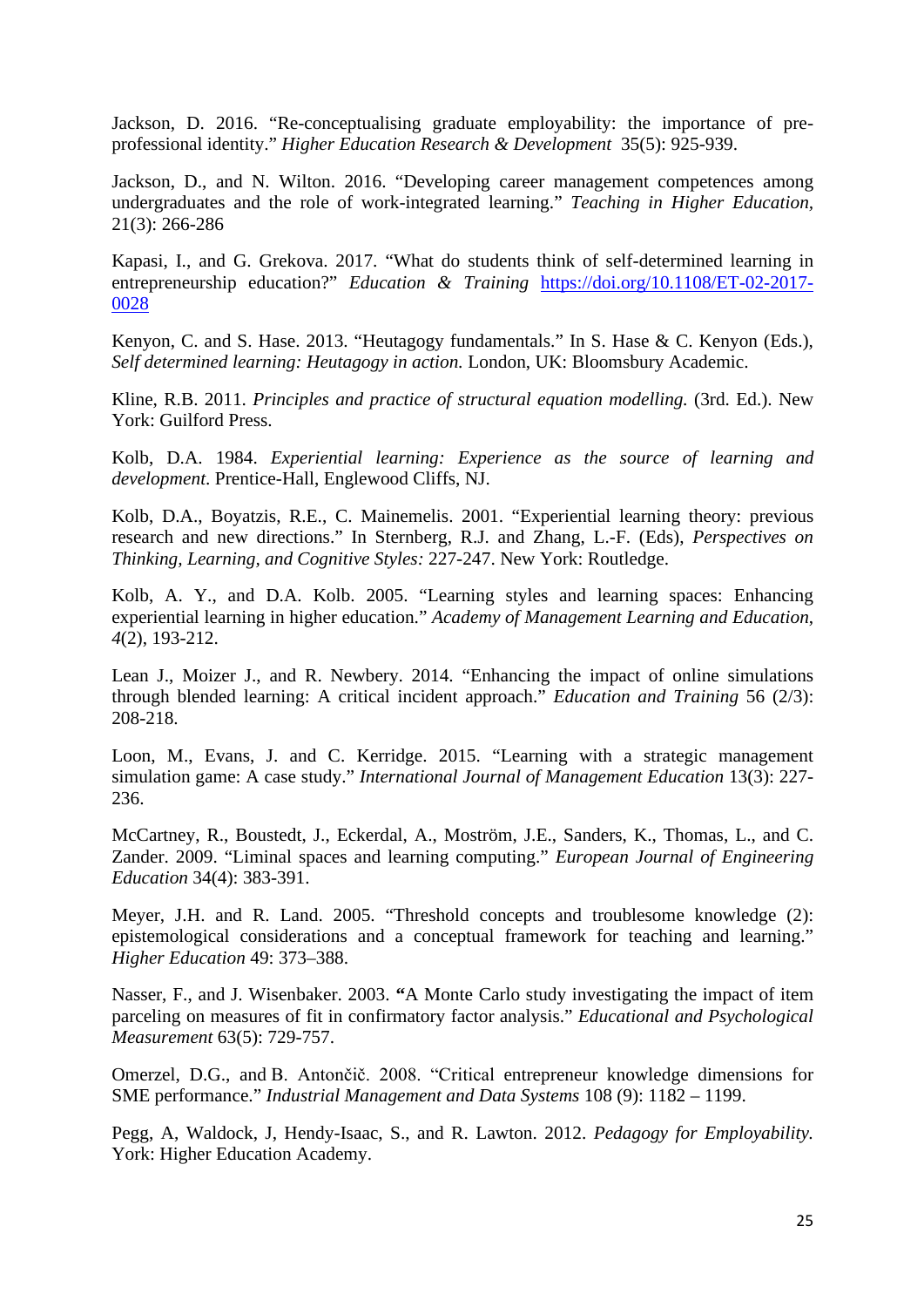Pittaway, L., and J. Cope. 2007. "Simulating entrepreneurial learning: integrating experiential and collaborative approaches to learning." *Management Learning* 38(2): 211-233.

Podsakoff, P. M., MacKenzie, S.B., Lee, J-Y., and N.P. Podsakoff. 2003. "Common method biases in behavioral research: A critical review of the literature and recommended remedies." *Journal of Applied Psychology* 88(5): 879-903.

Rae, D. 2010. "Universities and enterprise education: responding to the challenges of the new era." *Education and Training* 17(4): 591-606.

Rust, C. 2016. "Shifting the focus from skills to 'graduateness'." *Phoenix* 148: 8–10.

Salas, E., Wildman, J.L., and R.F. Piccalo. 2009. "Using simulation-based training to enhance management education." *Academy of Management Learning & Education* 8(4): 559–573.

Strachan, L. 2016. "Teaching employability skills through simulation games." *Journal of Pedagogic Development* 6(2): 8-17.

Tomlinson, M. 2017. "Forms of graduate capital and their relationship to graduate employability." *Education and Training* 59(4): 338-352

UBC (Universities Business Challenge). 2018a. *UBC Timetable.* Accessed 23rd May 2018 from:<http://www.ubcworldwide.com/uk-about-ubc-worldwide/uk-timetable>

UBC (Universities Business Challenge). 2018b. *Student participant information pages.* Accessed 23rd May 2018 from: <http://www.ubcworldwide.com/uk-student-participants/>

van Vuuren, W., Fearon, C. and P. Cardwell. 2012. "Entrepreneurial learning and the IBM Universities Business Challenge." In: The Institute for Small Business and Entrepreneurship (ISBE) Conference, 7-8 November 2012, Dublin, Ireland.

van Vuuren, W., Fearon, C., van Vuuren-Cassar, G. and J. Crayford. 2014. "Entrepreneurial learning and the IBM Universities Business Challenge: an experiential learning perspective." In A. Fayolle, and D. Redford (Ed). *Handbook on the Entrepreneurial University*: 392-413. Cheltenham: Edward Elgar.

Wolff, B., Knodel, J., and W. Sittitrai. 1993. "Focus groups and surveys as complementary research methods." In D.L. Morgan (Ed). *Successful focus groups: Advancing State of the Art:* 119-136. Newbury Park, London/ New Delhi: Sage Publications.

Yin, R. 2009. Case *study research design and methods.* 4th ed. London: Sage.

Yorke, M. 2006. *Employability in higher education: What it is and what it is not. Learning and Employability Series One.* York: Enhancing Student Employability Co-ordination Team and The Higher Education Academy.

Yorke, M., and P. Knight. 2007. "Evidence-informed pedagogy and the enhancement of student employability*." Teaching in Higher Education,* 12(2): 157-170.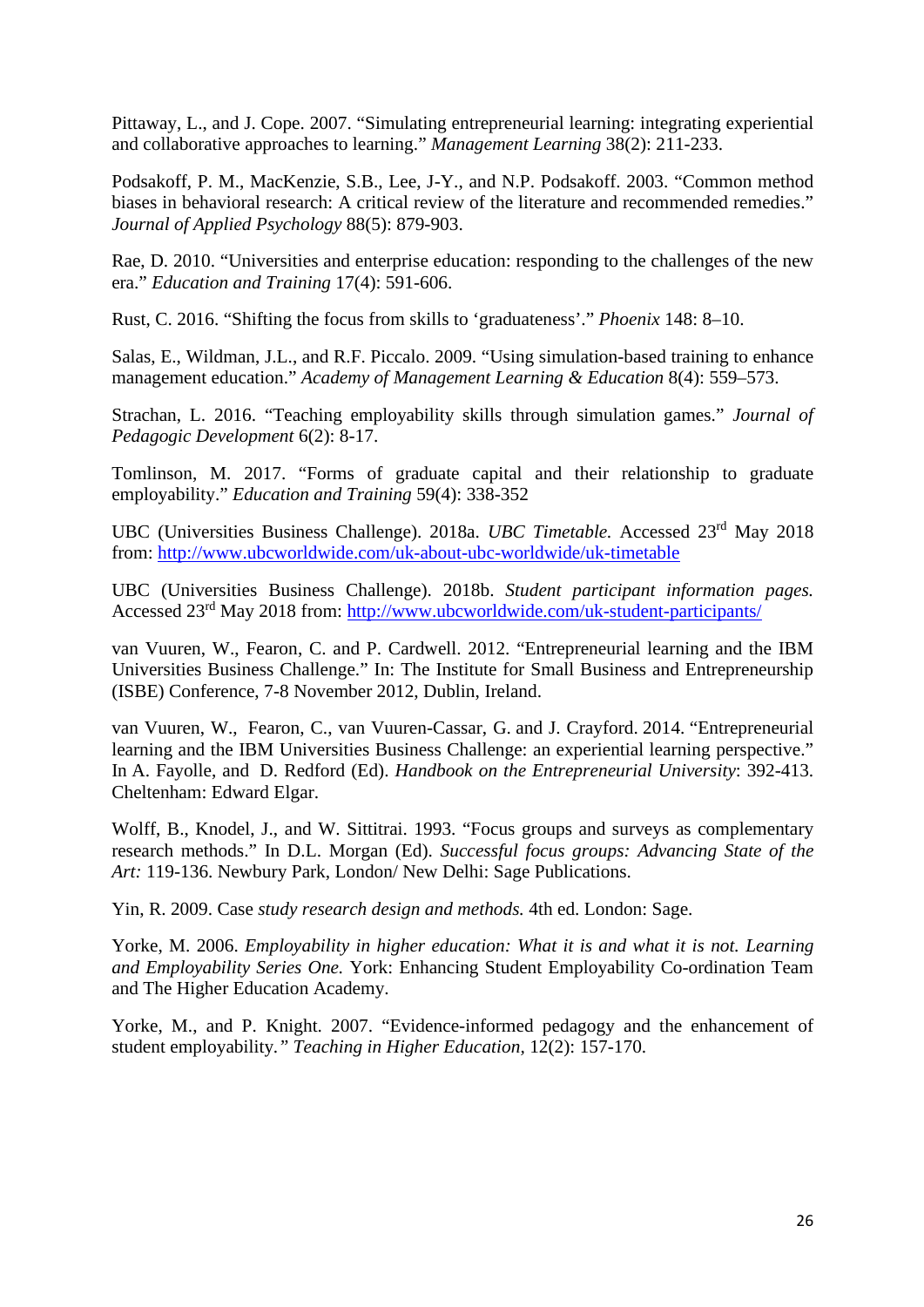#### **Figure 1. UBC self-determined learning (SdL) model**

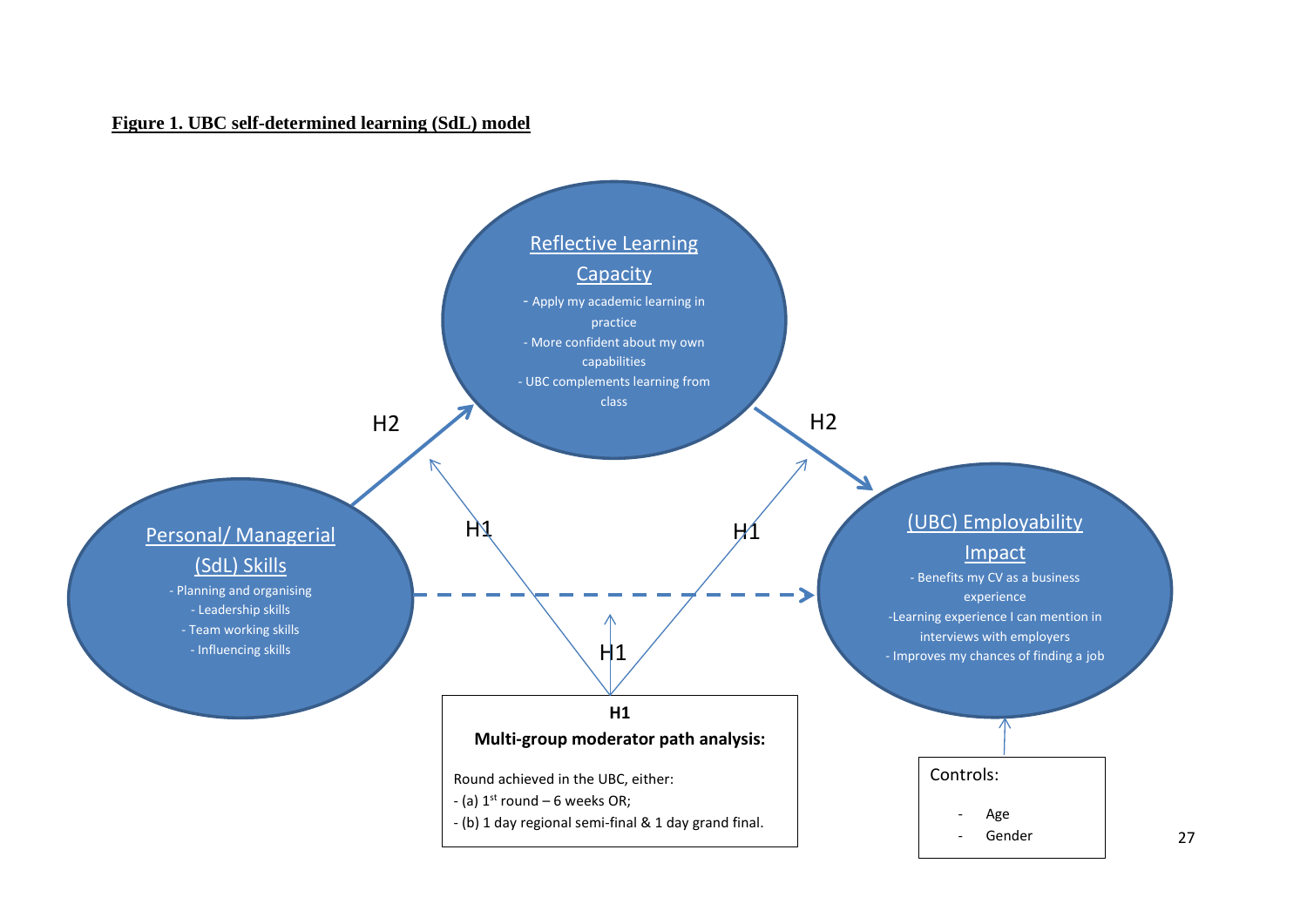#### **Figure 2. Path effects at different rounds of the business simulation**



*SMC's = Squared multiple correlation values*

*Structural model fit statistics: χ*2= 142, *p*<.01; CMIN/DF = 1.450; RMSEA = 0.046; GFI = 0.905; AGFI = 0.849; CFI = 0.953; TLI =0.936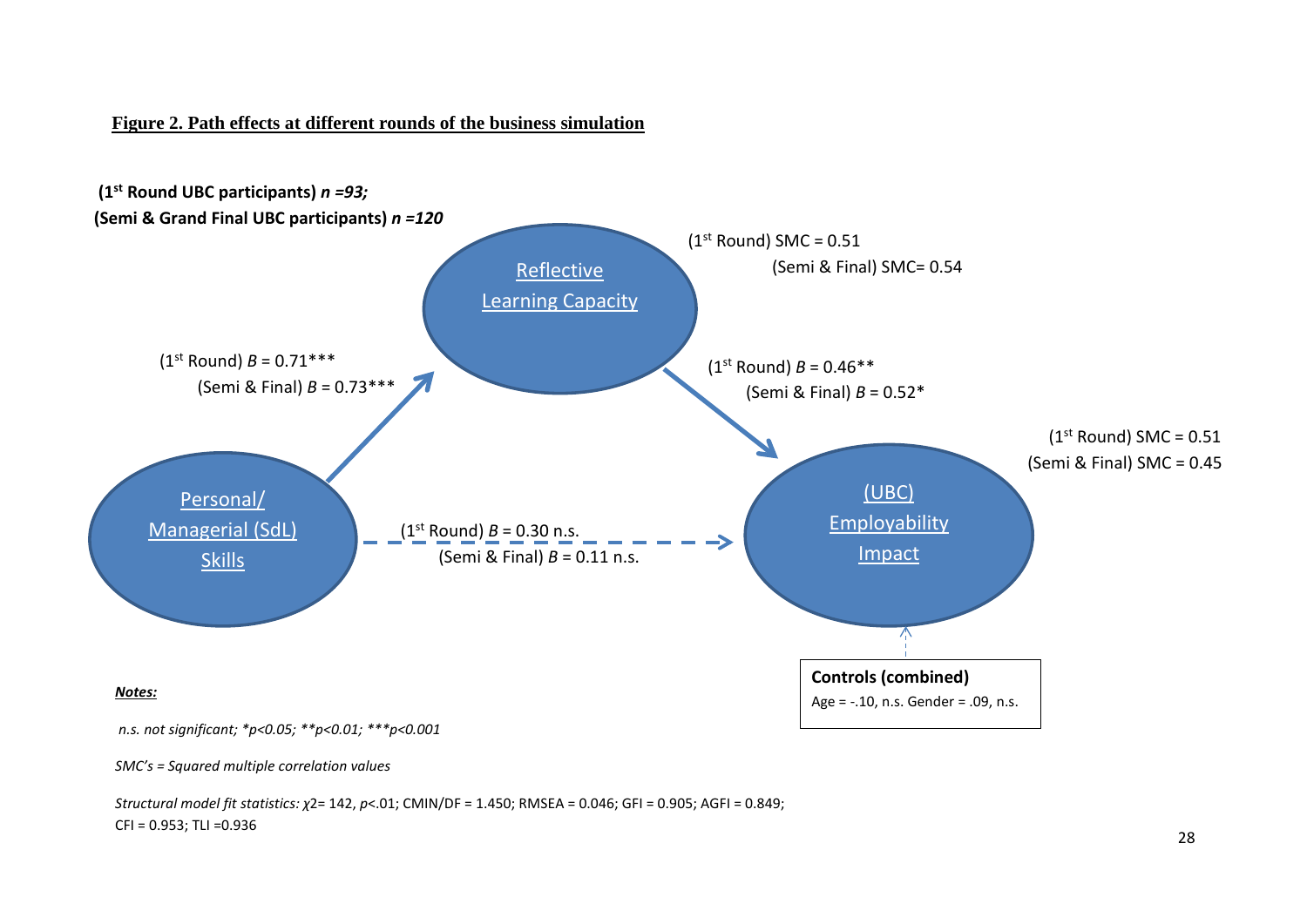## **Table 1. Confirmatory factor analysis (CFA)**

|                                                       | <b>Mean</b> | <b>STDEV</b> | Comp.<br>Rel.<br><b>Scores</b> | <b>CFA</b><br>loadings |
|-------------------------------------------------------|-------------|--------------|--------------------------------|------------------------|
| Personal/Managerial (SdL) Skills $\alpha$ .81         |             |              | CR .83                         |                        |
| improved my influencing skills                        | 3.99        | .780         |                                | .64                    |
| improved my leadership skills                         | 4.00        | .866         |                                | .71                    |
| improved my planning and organising skills            | 4.19        | .754         |                                | .80                    |
| improved my team working skills                       | 4.42        | .727         |                                | .79                    |
| (UBC) Employability Impact $\alpha$ .82               |             |              | CR .85                         |                        |
| is something I will add to my CV as a business        | 4.50        | .718         |                                | .83                    |
| experience                                            |             |              |                                |                        |
| is something I will mention in future interviews with | 4.43        | .801         |                                | .91                    |
| employers                                             |             |              |                                |                        |
| has improved my chances of finding a job              | 3.56        | 1.011        |                                | .68                    |
| Reflective Learning Capacity $\alpha$ .75             |             |              | CR .78                         |                        |
| allowed me to apply my academic learning into         | 3.92        | 1.009        |                                | .63                    |
| practice                                              |             |              |                                |                        |
| made me more confident about my own                   | 4.02        | .885         |                                | .91                    |
| capabilities                                          |             |              |                                |                        |
| UBC provides learning that complements what is        | 3.92        | .929         |                                | .64                    |
| taught in class                                       |             |              |                                |                        |
|                                                       |             |              |                                |                        |

## **Table 2. Alternative CFA factor models (GoF)**

|                                                                                                                            | $x^2$    | <b>CMIN/DF</b> | <b>RMSEA</b> | <b>SRMR</b> | <b>GFI</b> | <b>AGFI</b> | <b>CFI</b> | <b>TLI</b> |
|----------------------------------------------------------------------------------------------------------------------------|----------|----------------|--------------|-------------|------------|-------------|------------|------------|
|                                                                                                                            | (p<.001) |                |              |             |            |             |            |            |
| 1 factor                                                                                                                   | 331      | 5.342          | 0.143        | 0.0892      | 0.795      | 0.699       | 0.803      | 0.752      |
| 2 factor                                                                                                                   | 106      | 3.333          | 0.105        | 0.0679      | 0.815      | 0.829       | 0.922      | 0.891      |
| <b>Final 3 factor model</b>                                                                                                | 53       | 1.765          | 0.060        | 0.0523      | 0.952      | 0.912       | 0.976      | 0.964      |
| results<br><b>Invariance</b><br>factor CFA<br>for<br>$\mathbf{3}$<br>- based on<br>model<br>2012<br>2015<br>and<br>samples | 97       | 1.619          | 0.054        | 0.0660      | 0.920      | 0.853       | 0.962      | 0.943      |